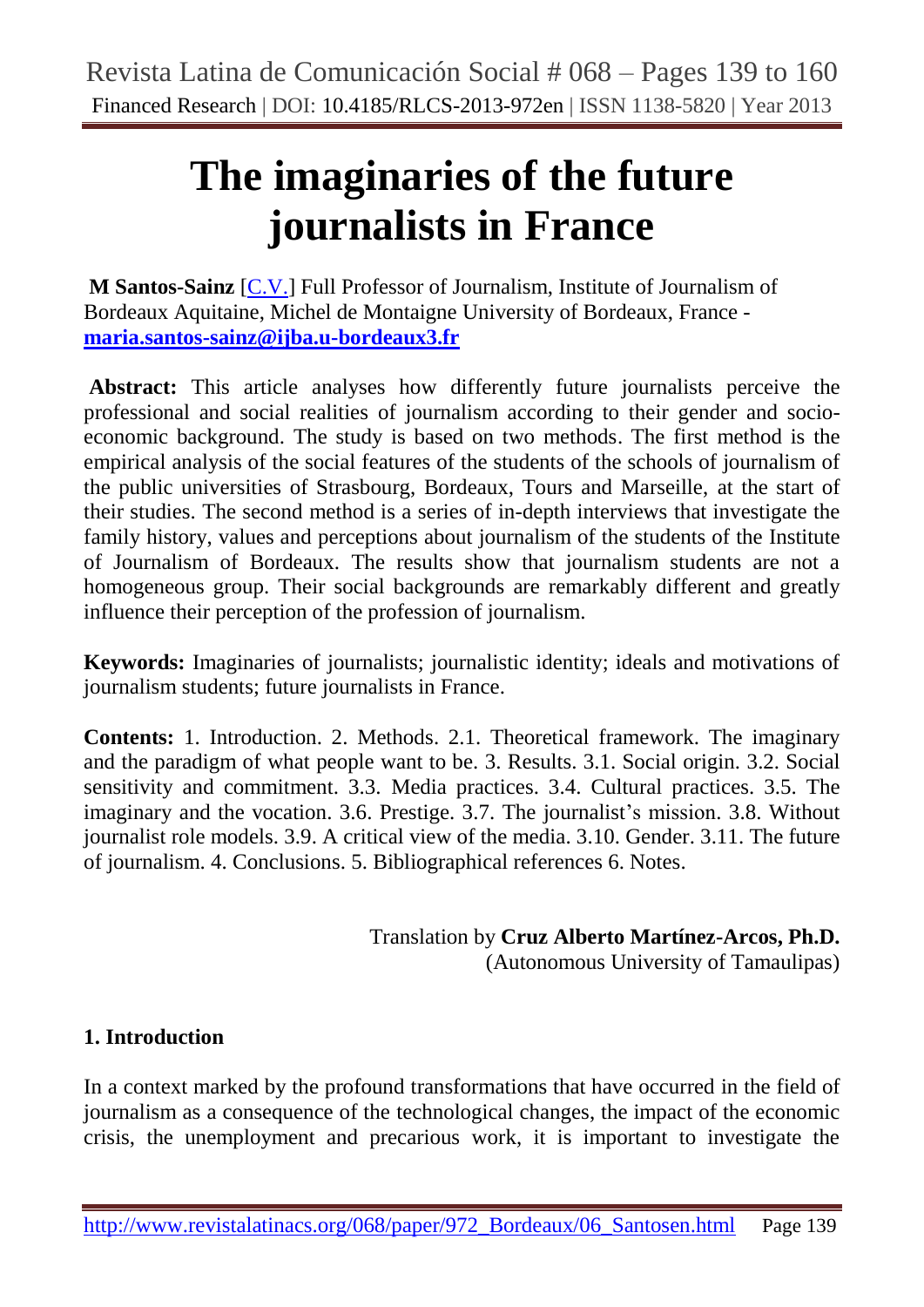features of the future journalists, how they perceive the profession and its role in society, and what are their ideal references.

Faced with the loss of credibility in the profession of journalism as a result of the collusion between journalists and the political and economic powers, it is imperative to determine: What role do journalism students believe they should play in the future? What relations do students think journalists should establish with the political and economic powers? How do students think they can recover readers and the public trust again? What are the dominant values, professional beliefs and myths of reference of the new generation of journalists? In a country like France, with a journalistic tradition that inherited a literary and opinion press, with a critical tradition towards the media, how should journalism be reinvented?

Young people and journalism students are not a homogeneous social category. Their social origin, age, gender, and previous training are factors of differentiation which this study aims to highlight through the stories told by the interviewed students.

The study is based on the hypothesis that contrary to the dominant belief that journalism schools are what define the ideas of the future journalists (Lafargue and Marchetti, 2011; Le Champion, 2010: 86-103), there are other sociological, economic and cultural factors that play a decisive role. This study considers that student's family media habits, cultural practices and ideological heritage as well as the imaginaries typical of today's young generation are variables that must be taken into account.

#### **2. Methods**

This study is based on two methods. The first method is a synchronous and quantitative analysis based on a survey questionnaire applied to students recently accepted to four schools of journalism that are part of the French public university system [1]: the EPJ of Tours, the CUEJ of Strasbourg, the EJC of Marseilles, and the IJBA of Bordeaux. A total of 115 students answered the survey questionnaire, which was applied on their first-class day at the journalism schools in order to capture their first ideas about the profession. The second method, which aims to complement the previous work, is a diachronic and qualitative analysis of the in-depth interviews applied to a sample of thirteen students with different social backgrounds. The interviews investigated respondents' family history and its influence on their perceptions of the profession. The in-depth interviews were designed from an ethnosociological perspective that is based on the narration of life stories (Bertaux, 2010). The interviews were conducted and recorded from the  $11<sup>th</sup>$  to the  $23<sup>rd</sup>$  of January, 2012, and all of them were based on the same questionnaire format.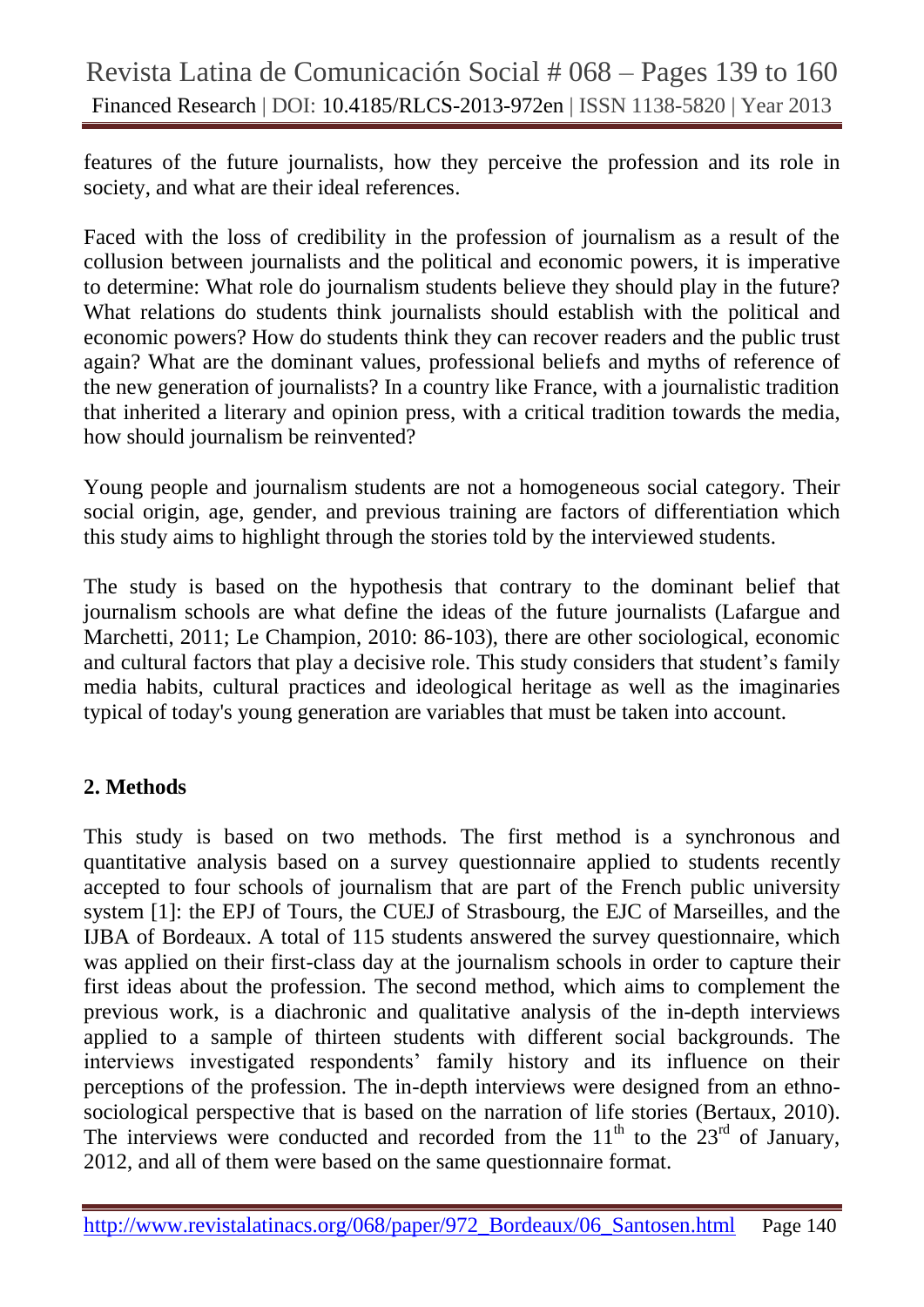The students selected to participate in the interviews are part of a cohort of 36 students coursing the first academic year of the master's programme in journalism (2012-13 academic year). The sample was selected based on the information shared by students in the admission form of the IJBA, which invites students to indicate the professional occupation and job category of their parents according to the nomenclature proposed in the current classification of France's National Institute of Statistics and Economic Studies (INSEE). This question was answered by all of the 36 students of the 2012-13 class.

In order to simplify the sample selection we classified the socio-professional occupations into four groups:

Group 1: Farmers, labourers, retail employees and unemployed people.

Group 2: Craftsmen, small-scale traders, technicians and public service employees.

Group 3: Public service managers, and education, health and public service intermediary staff.

Group 4: businessmen and liberal professions.

Three students representative of each group were selected. However, in order to get a deep understanding of the group 1, which is representative of the IJBA, but a minority in other schools of journalism, we carried out a fourth interview which increased the sample of interviewees to 13. The selection of respondents aimed to include both genders equally and was finally formed by 7 women and 6 men.

#### **2.1. Theoretical framework. The imaginary and the paradigm of what people want to be**

The imaginary is described as one of the organising principles of the human conduct and according to Gaston Bachelard "humans are imaginative, they cannot study what they have not dreamed". In this sense, the imaginary is the bearer of moral energy, of the art of living. It frames or distorts the perception of the present world and imprints the contents of the thoughts it feeds and widens. Each individual experiences a combination of more or less rich imaginaries that form a plural map of strictly personal images (dreams), and cultural, professional and universal images (Wunenburger: 2011). The imaginary is built by endogenous elements that are characteristic of our memories and biography. It is also built by exogenous elements, by our ability to produce images, symbols and myths, which depend on the richness of our symbolic heritage which is conveyed by the education system and the media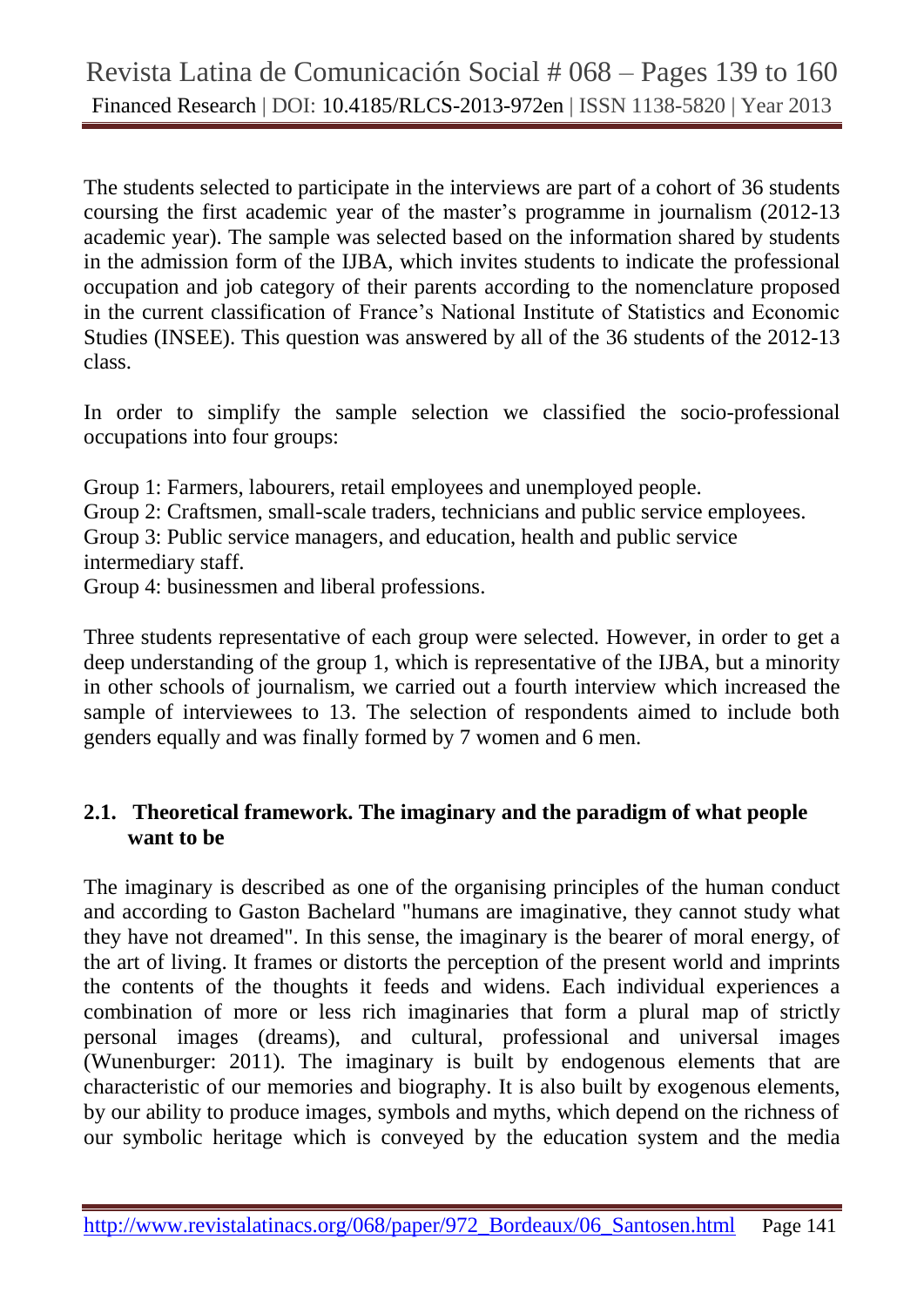technologies. From the perspective of psychoanalysis, the imaginary is a principle that reveals the personality traits, where the irrational sometimes hides.

Edgar Morin (2008: 88) highlights the conflict between the real and the imaginary. The latter is presented as an "antagonistic and complementary structure of what is called real". For Morin, the imaginary "is multiform and multidimensional" and "does not only draw what is possible and feasible, but also creates fantastic and impossible worlds". So "it can be shy or bold, depart only slightly from what is real, daring to overcome only the first censures, or can give in to the ecstasy of the instincts and the dreams".

Cornelius-Castoriadis (1975: 152-153) considers that the imaginary gives meaning to the actions, and is where the behaviours and motivations of individuals are concentrated. The imaginary is the space where the identity, the consciousness, and the representations are constructed. Moreover, the imaginary is where the desirable, the imaginable and the unthinkable emerge. In the words of Paul Ricoeur (1990), the imaginary allows people to see and imagine themselves as something else. Castoriadis goes beyond and considers that each "individual is dominated by an imaginary that is lived more realistically than the real thing". Therefore, the real thing is inseparable from the "real" dimension, and the virtual is inseparable from the imaginary. Castoriadis also points out that the function of the unconscious, which *supplies* the real elements to the imaginary, makes the imaginary independent and gives it the power to make decisions. The intrinsic willpower of the imaginary is affirmed in the "I should become". Likewise, the imaginary is where people's ideas of what they want to be professionally originate. In the imaginary, the "professional reality" is intertwined with the symbolic.

This study is based on the idea that individual conceptions are supported by a postulate of pluralism, which Cyril Lemieux (2000) defines as a "plurality of action logics", which underpins such phenomena as the sociological explanation of personality, which is built with elements from the social universe of origin, and the individual experience, subjectivity and autonomy. All individuals have personal inclinations (*habitus*, in the words of Bourdieu) that have existed long before their entry to a school of journalism (their interest for "street journalism", their social commitment, their desire to meet people, etc.). The investigation of students' life stories aims to understand the tendencies to action that motivate them.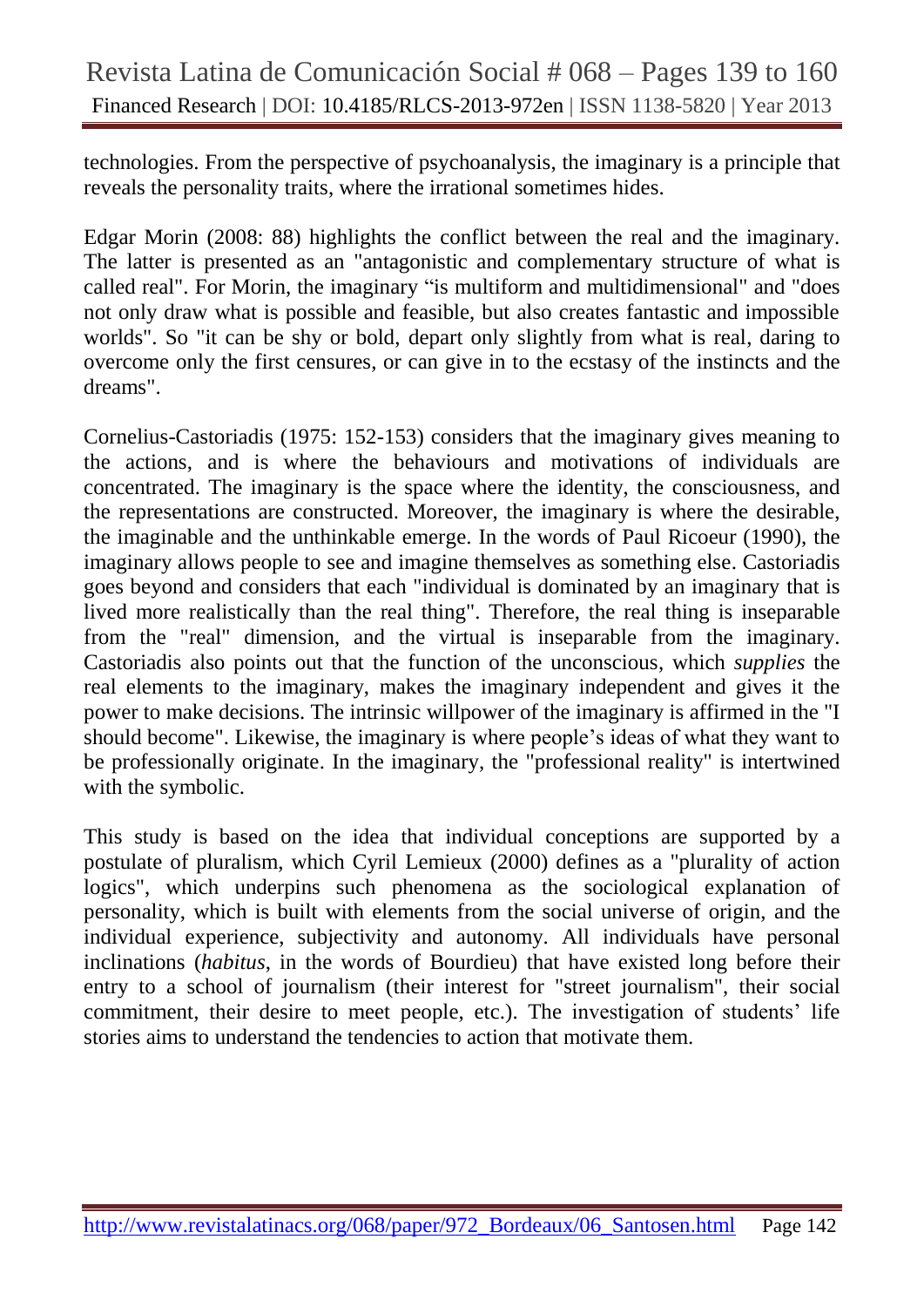# **3. Results**

# **3.1. Social origin**

The social origin is one of the determining factors in the construction of the imaginary of the future journalists. The perceptions about the professional world are more virtual and romantic for those students whose family and social universe are disconnected from the world of journalism and therefore partially ignore the reality of the profession of which they will be part. However, the imaginary of those students whose family has a high social and cultural capital is more pragmatic, partly because they have already experienced the professional reality through multiple internships.

Of the sample of students only one reflects the social reproduction scheme of journalism, as his father and grandfather are journalists (group 4). His school career has been irregular and he has not been part of prestigious schools of the *Sciences Po*  type. This insufficiency in school capital has been compensated with social capital. Thanks to family contacts this student has been able to multiply his internships in prestigious media, and has even signed a one-year contract with a large and very popular private radio station: *Europe 1.* His knowledge of the professional area, of what is real, has led him to develop a more defined career plan, a conformist thinking, and a less critical yet more ambitious mind-set than his classmates. His imaginary feeds from the family imaginary and is closer to the social reproduction. This student, who belongs to a dynasty of radio journalists, wants to build his professional career in the same radio station his father has worked and aims to occupy the same positions his father has occupied.

"Since I was little I have lived in an environment saturated by information and above all by the radio waves. In the past I listened to my father every morning presenting the news on the radio and the house was flooded with newspapers. And this has marked my spirit and that is why I chose this path"*.*

Another student from group 4 also has a relative working in the press, in *Le Figaro* newspaper, and this contact has allowed him to get an internship at this newspaper. The rest of the interviewed students do not have relatives working in the journalistic community. Students from humble backgrounds have made more educational efforts to build their imaginary. Most of them have a higher school capital than the students from the most privileged social categories. They already have a master's degree in another discipline, unlike the students with higher social and cultural capitals. Those who have been able to do their internship have only done so in the local and regional press.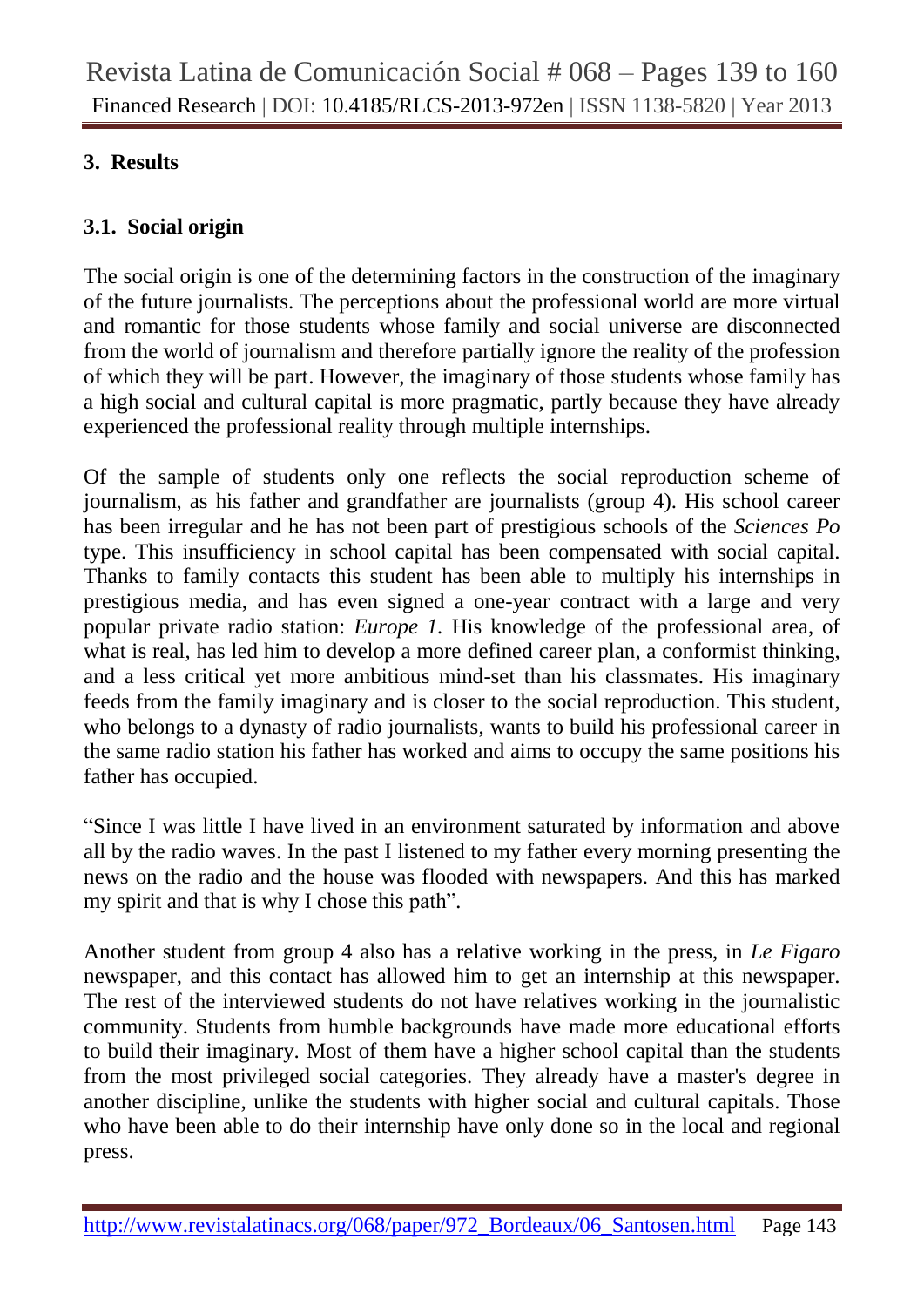The choice of the journalistic profession in groups 1 and 2 has not been motivated by their families, which are not interested in the production of information. Their choice has been motivated by their previous studies. "My parents do not have any idea of what it is to be a journalist. My mother has always supported me. They are proud of my choice. What they like is the public notoriety provided by this profession and the fact that it is an intellectual profession".

The values that these students claim to have inherited from their family differ with regards to the social origin. The students from groups 1 and 2, whose parents did not go to university, highlighted that the main values for them were work, solidarity and respect for others. In their imaginary, the culture of effort emerges as the reward of the republican ideal of the meritocracy: "work and work to get what we want", "we have to try our luck". Some of them are aware of their reduced opportunities in a profession which often operates by co-optation; however, their commitment and perseverance are their springboards to get a place in the profession: "we must find the means to succeed. I am aware that I do not have a literary culture, but at least I have the courage, commitment and ambition I inherited from my mother. We should always want more than what we have". However, their ambition is self-censored when they project their professional imaginary. They do not see themselves working in the Parisian press which is considered more elitist: "I want to work in the regional press. I don't see myself in Paris. In Paris there is a great deal of competition and journalists are more subjected to the pressures of the editorial line".

Another group 1 student, who lived in the humble neighbourhood of Vitriolle, admitted that nothing predestined him to want to be part of this profession: "My parents are not intellectual, in fact, they do not have studies. My grandparents, Italian immigrants, were illiterate, they could not read or write. But I have always been a good student. I have been able to study thanks to scholarships. When there were riots in my neighbourhood, many journalists went there to report what was happening. I saw them as artists. They came, filmed, interviewed people from the neighbourhood and were interested in what was going on, but left afterwards. That is when I decided I wanted to be a journalist".

In contrast, humility is the predominant value inherited by those students whose families have more economic resources. When there is a strong social and cultural capital everything is so evident that it is easier to be humble. "Being humble is essential. We are not specialised in anything. I am someone who gets surprised by everything, whether I know it or not. I have an outsider's view and I think this is a good quality to exercise this profession. It may seem silly because I come from a very rich environment but I give everything I have. Generosity is also an important value for my family".

http://www.revistalatinacs.org/068/paper/972\_Bordeaux/06\_Santosen.html Page 144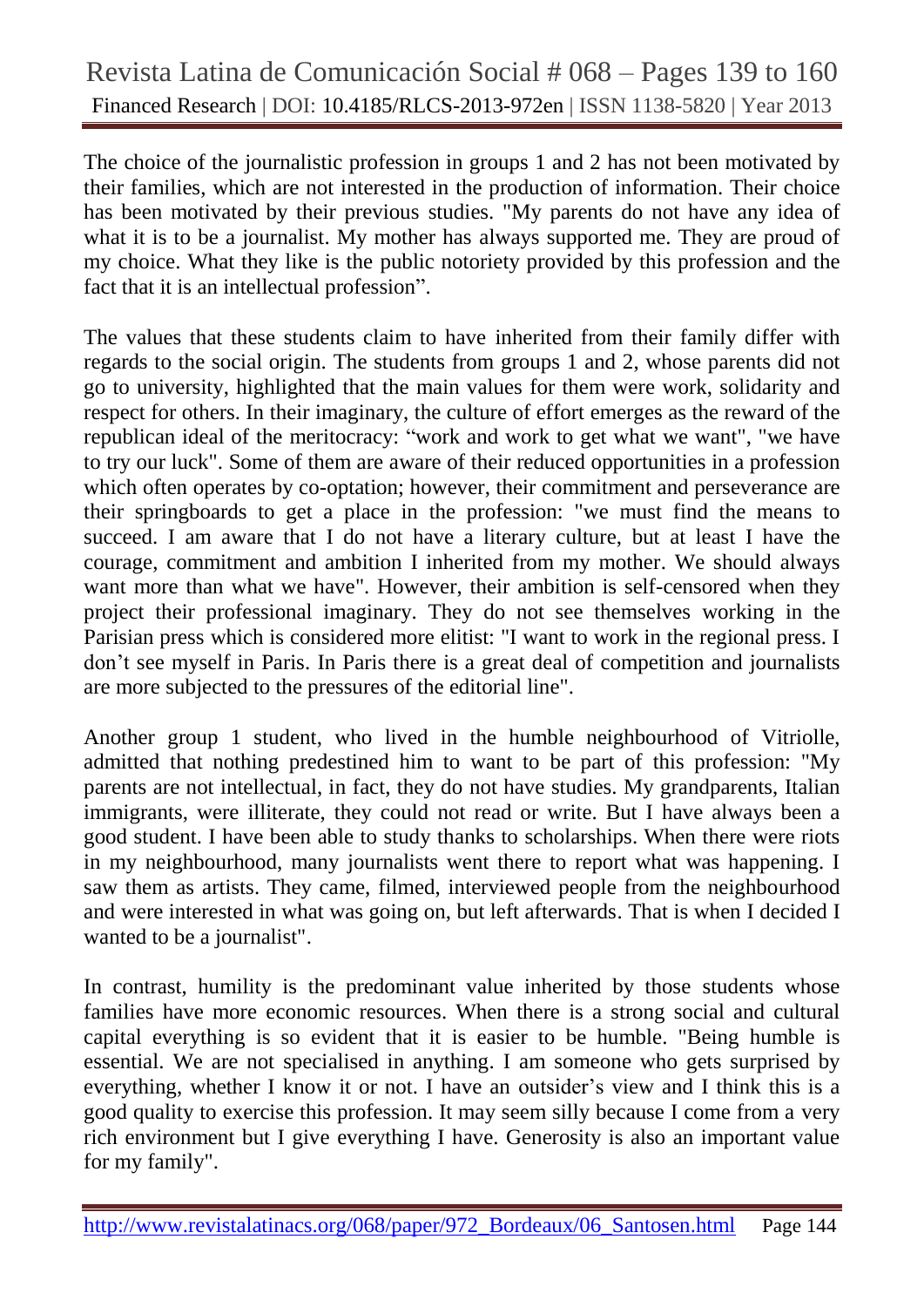This student, from the fourth group, was surprised to see students from diverse backgrounds at the IJBA: "My parents had the means to send me to other private journalism schools. Perhaps I am in no position to say this but it is very important to change my social environment. I do not want to be surrounded by students of a school that costs 10,000 euros a year. My parents sent me to a very expensive private school and I could have continued that path. I had never been trained in a social environment as diverse as the IJBA. I have always been in private schools, in a closed universe, all people there do the same". On the other hand, honesty and generosity are the core values shared by all the interviewed students from the different social groups.

#### **3.2. Social sensitivity and commitment**

The group 1 students developed a stronger and more structured discourse about "commitment", in the historical sense that corresponds to the image of the "committed journalist". Their discourse is more social and reflects a social sensitivity when talking about the "French working class". In their imaginary, journalists are the communication channel for the working class people. Some of them are aware that they are not part of the "journalistic elite". The discourse is eloquent: "We should not disregard certain sectors of the population", "We should avoid the ivory tower mentality", "I want to show that there is more than Paris".

In their imaginary, this group of students, particularly the female respondents, have a strong sense of professional ethics, integrity, dignity and honesty. A female student said that the most important thing for her was "to have freedom and autonomy" in her journalistic work and "not being censored". She also highlighted that she wants "to become a freelance journalist" and does not care if she "earns little", because money is not what has motivated her to choose this profession.

The parents of many of the students from the first and second groups are part of trade unions and associations. This legacy of solidarity is reflected in the imaginaries of these respondents. The father of a male student living in the humble area of Vitrolles has worked as a coach at the sports club and has contributed to the social integration of young people through sports. A female student, whose father is a road labourer, is member of an environmentalist association that helps to preserve endangered birds. Another student has participated in demonstrations and political culture with his father, who is a labourer and trade unionist.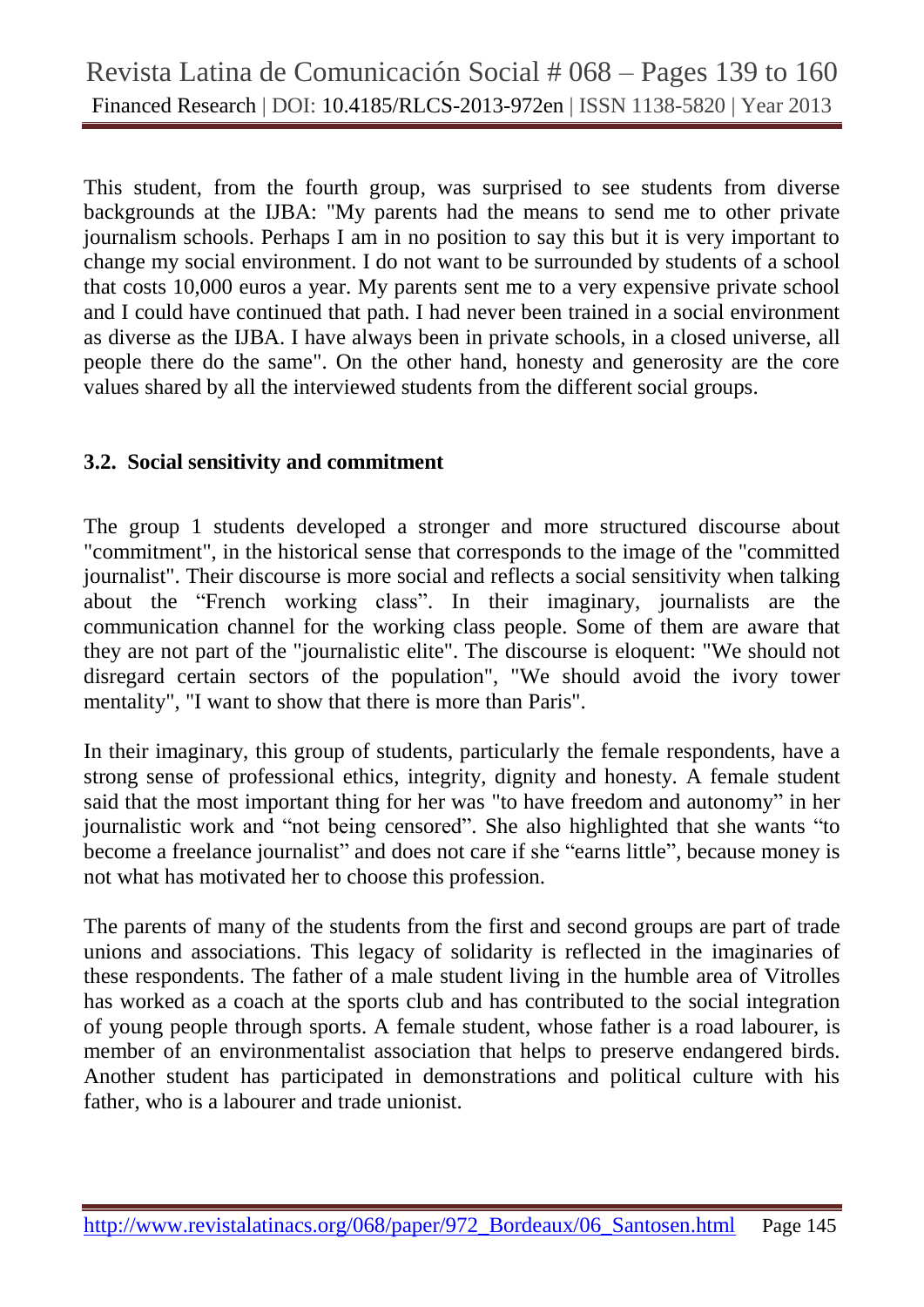# **3.3. Media practices**

Regarding the family media practices, they are drastically conditioned by their social origin. While the consumption of the national daily press is low in the families of group 1 students, whose parents are low-level employees, it is very high in the families whose leaders occupy executive positions. The middle and upper classes diversify their consumption of information and culture.

Family media practices influence the imaginary of the group 4, by becoming the reference models of the medium in which they want to work. A female student dreams of working for the business radio station that her father listens to:

"My mother listens to *France Culture*, *France info*, and my father listens to *BFM*. They are subscribed to *The Economist* and *Les Echos*. We never watch television. My father is a financial manager, and my mother, who has a B.A. degree, gives cooking classes. I was born in New York, and I have also lived in London and Rome. My parents were concerned when I told them I wanted to be a journalist. It has taken me some time to convince them. They thought it was a complicated profession. They enjoy reading the newspapers. I want to be a business journalist. My dream is to work in *BFM*. It is a business radio station. It is a good getaway to the world of journalism, in my class no one wants to do this. At home, the issue of economy is very present. My grandfather also worked as a bank director. And my other grandfather worked as a director in *Total*"*.*

We have to differentiate the family media practices from the reading made by students in preparation to enter the school of journalism. Many prospective students enrol in courses that will prepare them for the selection contest and this leads them to diversify the newspapers they read. Three years ago the Institute of Journalism of Bordeaux started proposing a quality journalistic production to the students admitted to the oral examination [2]. Although this exercise aims to satisfy the demands of the jury that will examine the students, it is interesting to note that 80.43% of the submitted texts come mostly from the quality press, mainly *Le Monde*, while *Libération*, *Le Figaro* and *L'Equipe* are much less present. With regards to the weekly press, *Courrier International* and *Le Monde magazine* are the most popular. Online journalistic production is practically non-existent.

The quality press also occupies the first position within the media practices of the 115 students that were recently admitted in the four aforementioned public schools of journalism and that answered the survey questionnaire [3]. For them, the best sources of information are the newspapers (mentioned by 75 students), followed by radio news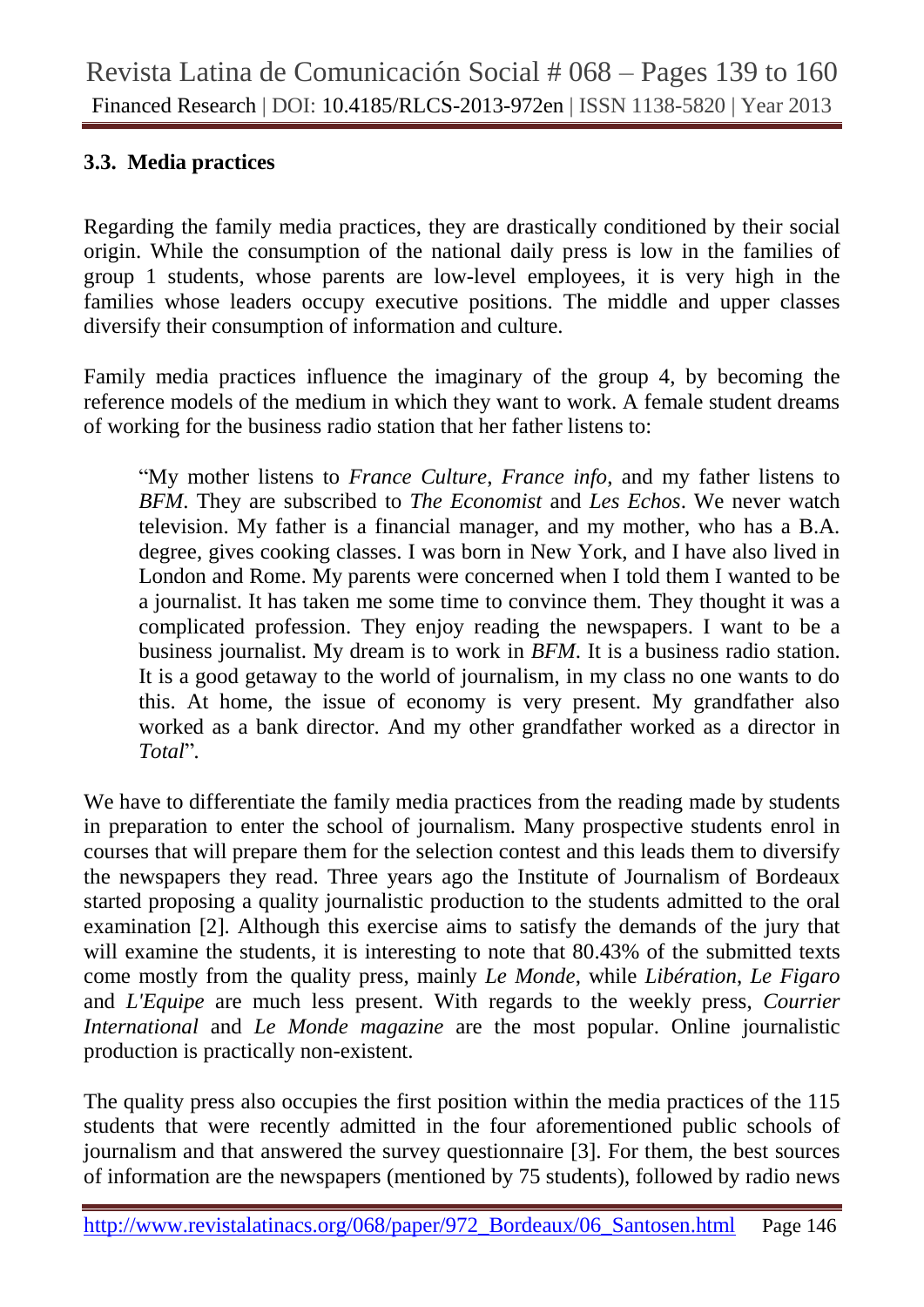programmes (mentioned by 38), and the evening TV news programmes (mentioned by 10). The social networks and online information barely counted as sources of information for the journalism students when they were about to start their study programme. The use of social networks and websites is restricted to the private sphere [4]: Facebook was mentioned by 3; news websites, like *Orange* and *Yahoo* were mentioned by 4; and *Twitter* was mentioned by 3.

According to the quantitative results of the survey, the most important newspapers among students were, in decreasing order: *Le Monde* (preferred by 48), *Libération*  (29), *Courrier International* (22), and *Le Canard Enchainé* (14). It is surprising that the conservative newspaper *Le Figaro* was only mentioned by just one student. Regarding the favourite radio stations among the future journalists, the public service radio stations *France Inter* and *France Info* were preferred (by 40 and 22 students, respectively) over the commercial radio stations, which have a lower audience level: *La Matinale of Europe 1* was preferred by 16 students while *RTL* was preferred by only 9 students. However, it is interesting that one of the most followed radio programmes, *Là Bas si j'y suis* (watched by 14 students), was presented by a committed left-wing journalist, Daniel Mermez.

Although television is not the preferred source of information for the future journalists, they do like to watch some programmes that present debates (like *C dans l'air*, with 26 mentions), news reports (like *Envoyé spécial*, with 19 mentions) and political satire (like *Le grand journal* from Canal *+*, with 22 mentions). In terms of online sources, the most used among journalism students were, in decreasing order: *lemonde.fr* (46 mentions), the news websites *Rue89* (28 mentions), *Mediapart* (20 mentions), and *Liberation.fr* (18 mentions).

# **3.4. Cultural practices**

While students' cultural capital varies according to the socio-professional category of their parents, there are other factors, like the place of residence (rural or urban), that also condition the cultural practices. The extension of the "middle-class culture" has been verified in the popular classes (Goulet: 2011). The parents of some of the group 1 students are interested in history, visit monuments, and even attend art and experimental cinemas.

All of the 115 surveyed students from the public schools of journalism emphasised that the expertise in ICTs (62 mentions) and a solid general culture (43 mentions) are the most important qualities that journalists must possess after they complete their education. In their imaginary, other competencies such as bilingual and multimedia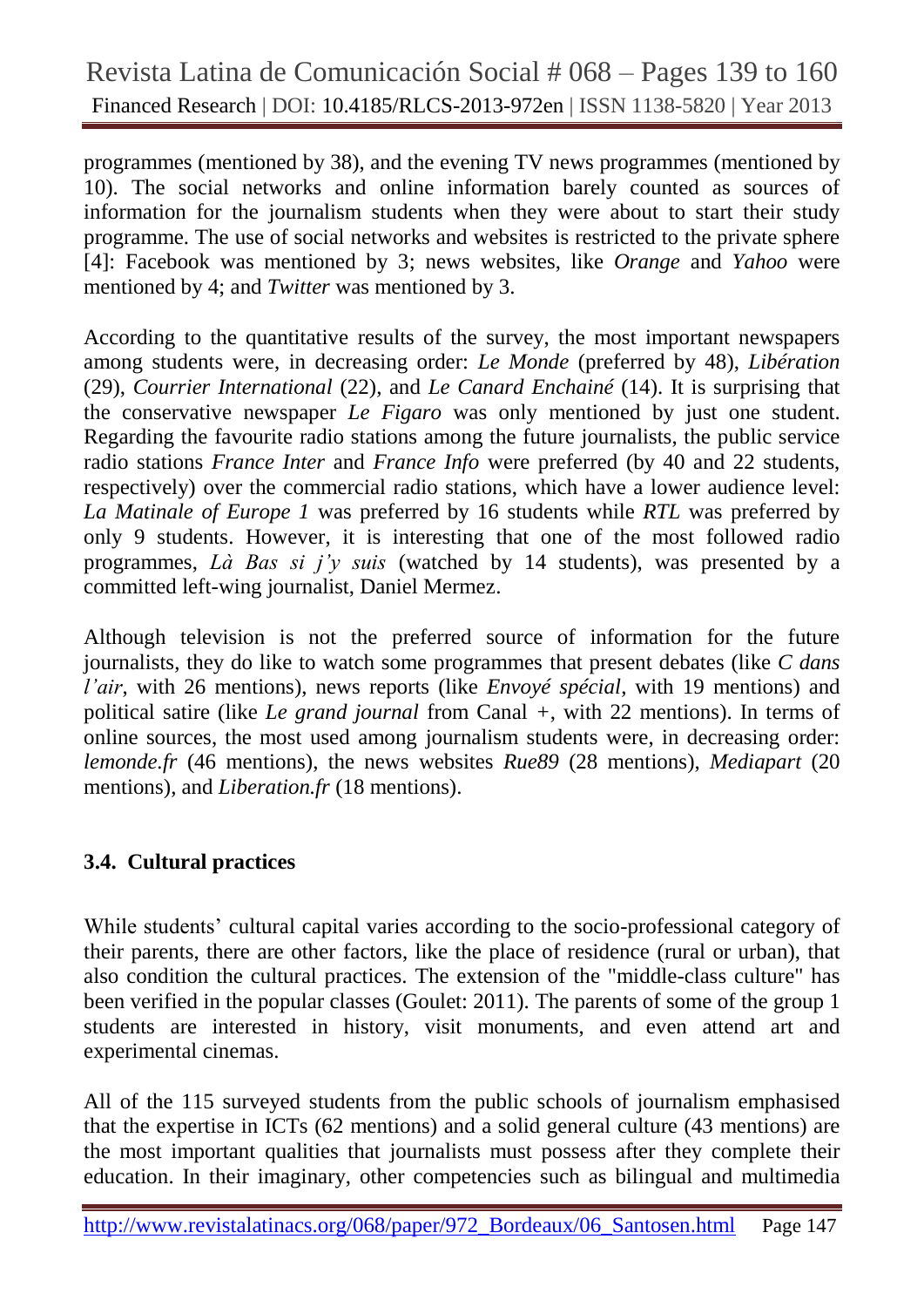skills (12 and 8 mentions, respectively) and thematic specialisations (5 mentions) are secondary.

#### **3.5. The imaginary and the vocation**

The decision to become a journalist seems to have been developed over time. Of the 115 surveyed students, 22 made their professional choice since 5 years ago, 18 since 6 or 7 years ago, and 16 since more than 10 years ago. Only 3 students indicated that they decided to be journalists since just one year ago. The vocational call does not appear to be the main motivation to choose the journalistic profession. The main reasons for students to choose this profession were practical decisions (47 mentions), pure and simple vocation (36 mentions), passion (28 mentions), and ambition (22 mentions).

The factors that motivated students to choose the journalistic profession vary according to the personality and career of students but are also related to their social origin, as reflected in the life stories told by the students of the IJBA: the interest in learning and "meeting people" are the most frequent explanations expressed by group 1 students. In their imaginary they dream of exercising an intellectual profession. They are aware of the fragility of the labour market and the low income but these factors do not worry them. The thirst for the social distinction linked to the journalistic profession is much more present in the imaginary of the group 1 students (Accardo, 1998: 105-121) [5].

# **3.6. Prestige**

In their imaginaries students see symbolic rewards that compensate for the precarious work conditions and the low wages: they share the personal pride of exercising a profession that still enjoys prestige in their eyes. In their imaginary there is an outstanding feeling of social mobility. The social improvement in comparison to their illiterate ancestors was evoked by one of the interviewed students. Some group 1 students made references to the intellectual prestige of the profession while others pointed out that it was "a noble profession". They obtain gratification by exercising a profession surrounded by precariousness.

They are aware of the social recognition linked to the profession despite the criticism it has received in recent years. They have a sense of importance because of the social status of the group. In their minds they are certain about exercising an influential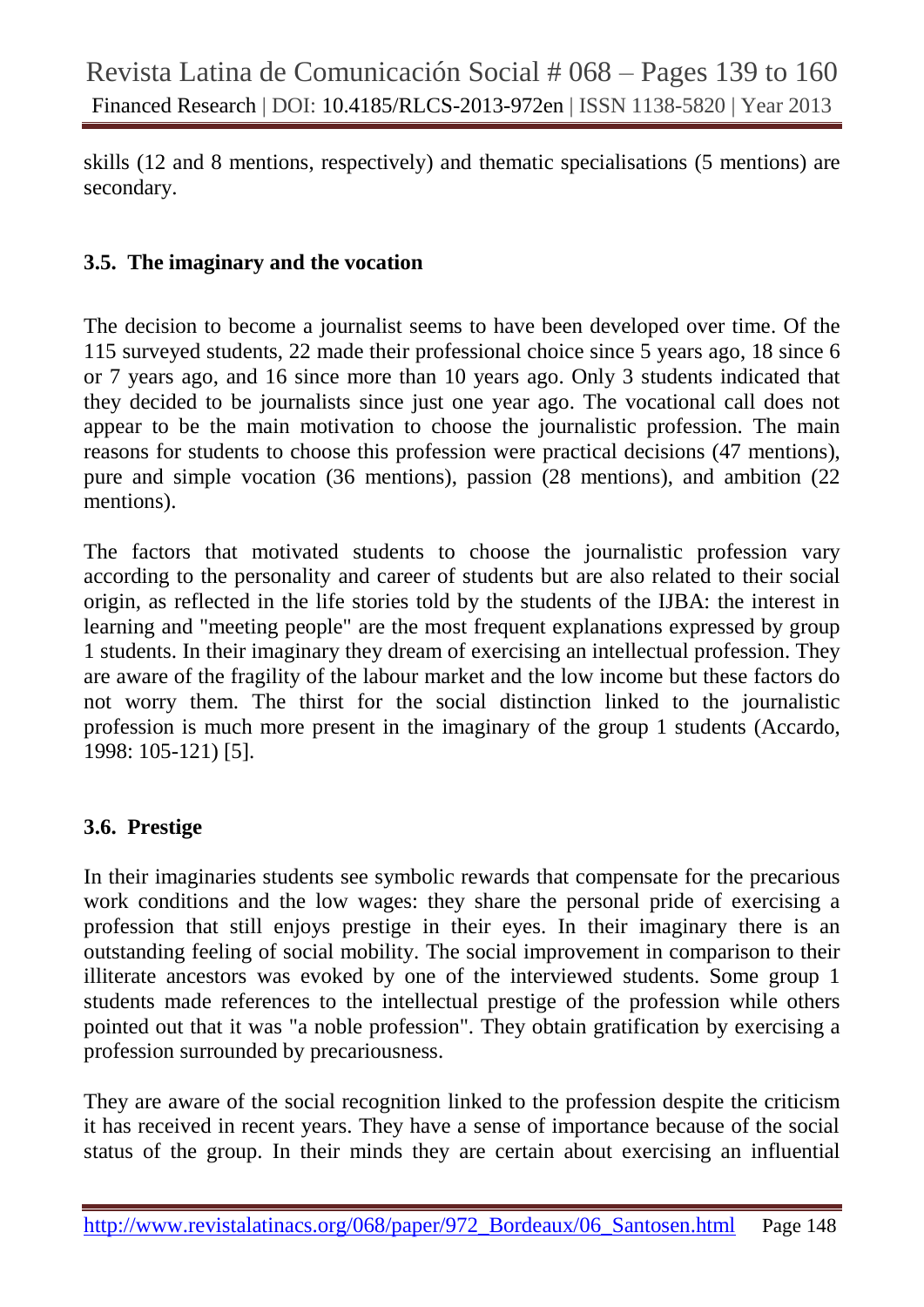profession, which is more legitimated by the intellectual aspect than for the political influence.

A female student from group 1 commented that her parents, a secretary experienced in the travel industry and a trucker, have always supported her despite they did not know exactly what the profession of journalist was about:

"I've always loved to write. When I finished high school at the age of eighteen, I did not know what to do. By chance, I discovered a pamphlet about journalism studies. Although at that time I did not know what exactly journalism was about I liked that option. Then to confirm my motivation I did an internship in the regional press and it was street journalism what cultivated my passion for the journalistic profession. What I like the most about the profession is that it nourishes you intellectually. You are continuously learning. Traveling is not what I like the most, what I want is to meet people and work independently".

For the group 1 students, whose families are far from the world of journalism (their media practices are reduced to television and radio consumption) the value of journalism is the omnipresent "contact". The human dimension is also frequently highlighted. Moreover, group 1 students also make references to the "civic responsibility" and "social utility of the journalist".

We can classify the arguments used by students to explain their vocation for journalism in the following order of importance according to the model proposed by Rémy Rieffel (1984):

- 1. *Journalists are permanently at the university*. Some students decided to become journalists because they believe this profession allows them to permanently renew themselves and helps them to be in the know about today's world. This imaginary is more characteristic of the group 1, perhaps as a compensation for their low level of cultural capital and the attraction for a profession they consider to be intellectual, in contrast to the manual work of their parents. Students' discourses include references to the economic crisis because they are partly aware of precariousness in the profession and the low wages they will face.
- 2. *Journalism is a profession of contact.* This answer was given by all the groups of students but it was more common among female students. For instance, a female student stated: "I like to learn from the encounters with people. One morning you have to interview some workers and then in the evening you have to attend an official event". For group 1 students, whose family universe is far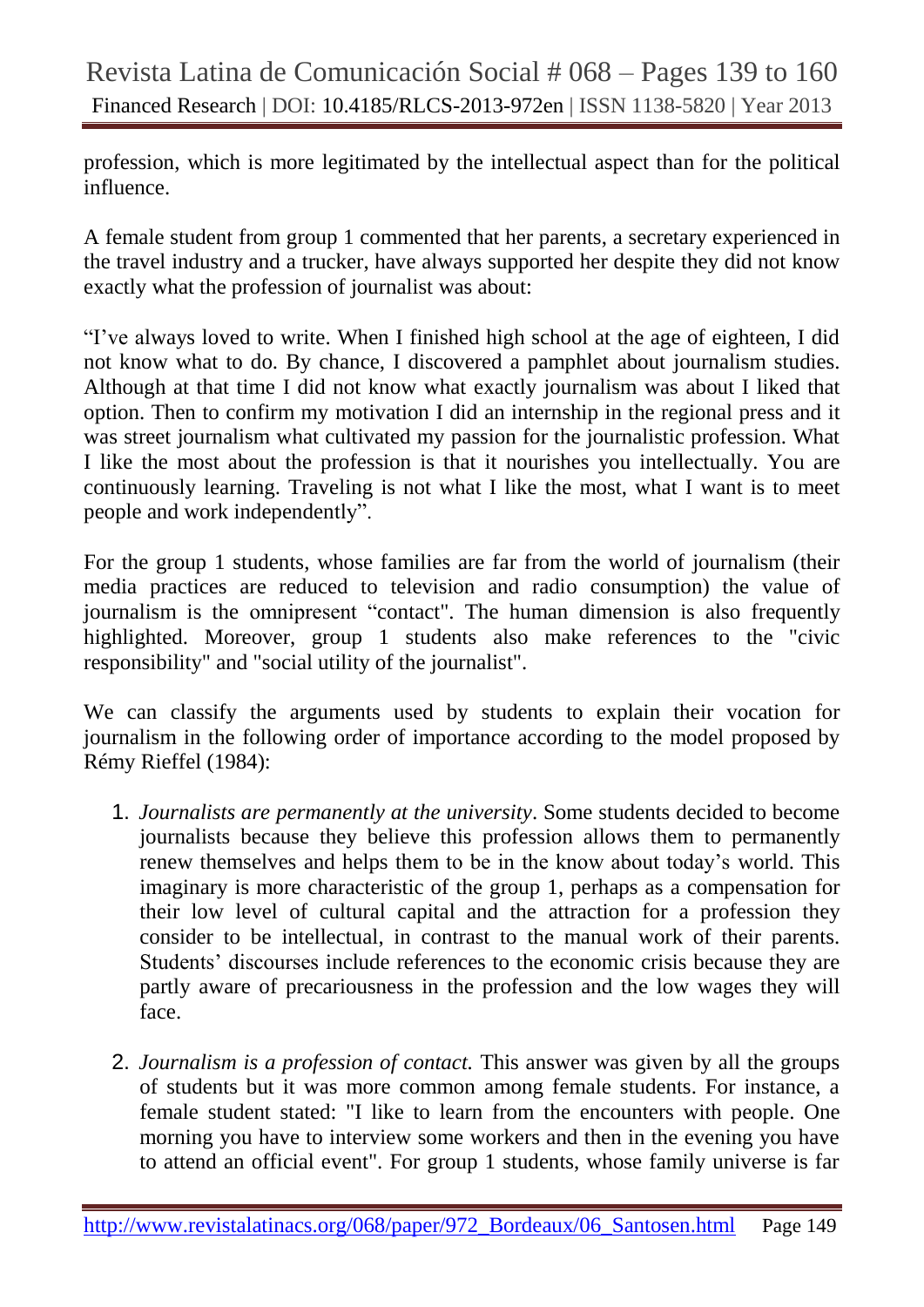away from journalism, the value of "journalism is the contact" and "the human dimension" is omnipresent. The social utility of journalism is also mentioned by the group 4.

- 3. *Journalists are privileged observers*. Students' discourses highlighted the role of the journalist as a witness of the world's history and reality. This perception was expressed by all groups.
- 4. *Journalists are ignored writers*. This is a minority response, mainly expressed by female students, who indicated that their passion for writing was what made them choose this profession.

The passion for sports triggered the journalistic vocation in several male interviewees (four out of seven). The passion for journalism is nourished by the passion for sports especially in the group 1 students.

Money did not motivate the interviewees to choose the journalistic profession. This point coincides with the results of the work carried out by Rémy Rieffel (1984) about the French journalistic elite. The interviewed students conceived journalism more as a way of life. Most of their answers made reference to personal satisfaction they obtained by exercising the profession (particularly the group 4 students).

# **3.7. The journalist's mission**

The positive perception that the 115 surveyed students have of the figure of the journalist is based on its perception as a witness, observer and narrator of events (46 mentions), as a professional research (25 mentions) and as a historian of the contemporary world who analyses and puts the events into perspective (25 mentions). Other less common perceptions of the journalist were: pedagogue (9 mentions), social actor/commentator; defender of democracy (5 mentions) and adventurer (1 mention).

The ideal missions that the interviewed students from the IJBA associate to journalism also coincide with the previous perceptions. However, among these perceptions the figure of the committed journalist who gives voice to citizens is the one that stands out the most, particularly among students who come from less privileged social backgrounds. This difference is perhaps explained by the social diversity that characterises the profile of the students.

Based on the survey we can indicate that the imaginary of the sample of students from the IJBA contains the following perceptions about the mission of the journalist: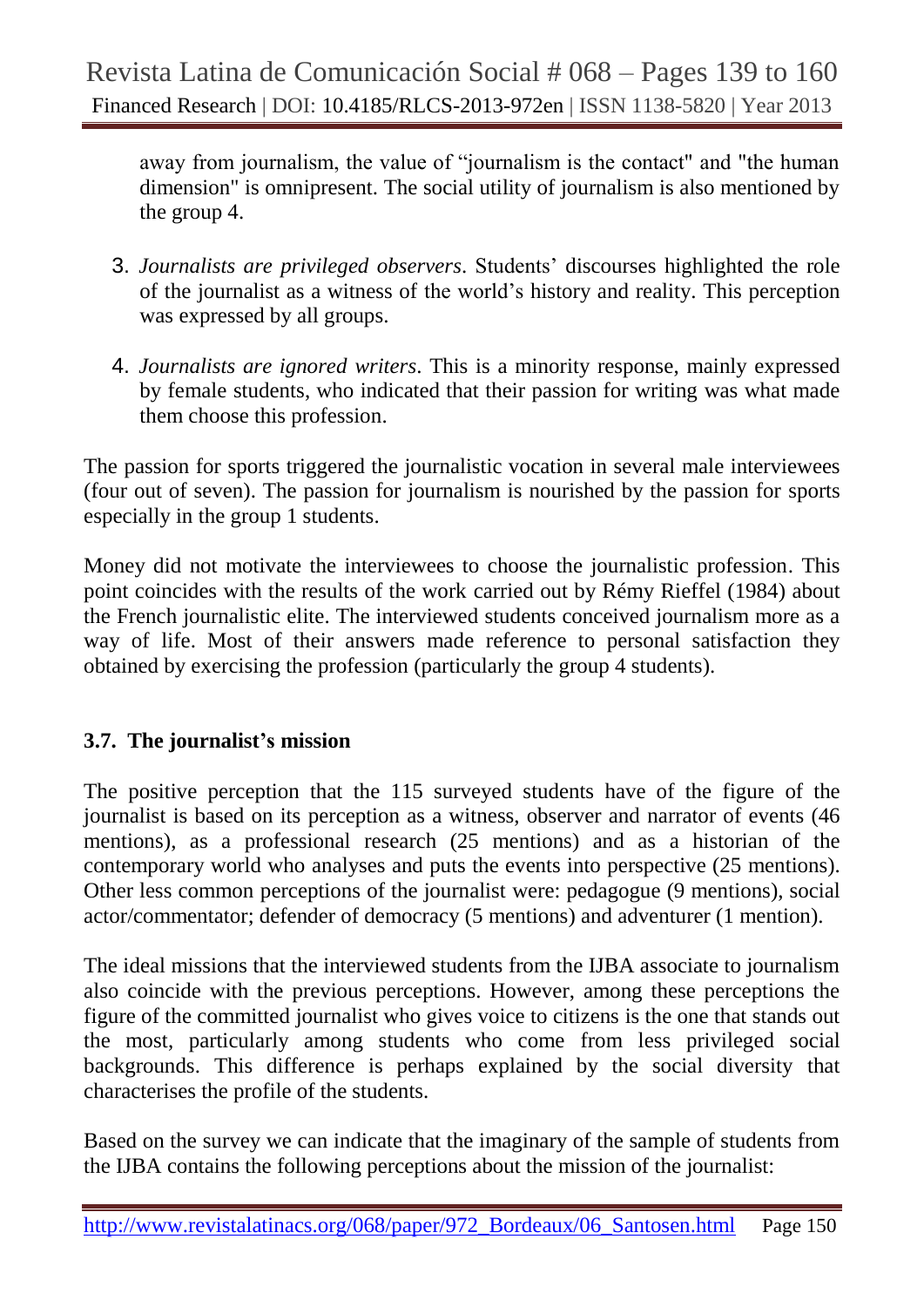1. The *myth of the committed journalist* is getting stronger, especially in the group 1. Although previous works had indicated that this role had been relegated (Rémond, 1999: 4-23) during the euro crisis, and after the strong vilification cause by the collusion between journalists and the political powers, it seems that the journalist's mission of becoming a guardian of democracy is re-emerging with force.

2. *The civic journalist* who gives voice to the ordinary citizens who are often passive spectators. Thus, students promote the social integration function. Group 1 students highlighted the social function of the journalist as promoter of social integration. They understand the media as a forum for debates.

3. *Pedagogue.* Its mission is to explain events and translate information into a colloquial language. They see the journalist as a disseminator of information, motivated by the desire to learn and transmit information.

5 *Witness.* With a strong sensitivity for the verification of facts. There is a return to the role of information transmitter.

6 *Adventurer.* To travel the world is the dream of one of the interviewed students. The main travel destination in his imagination is Latin America. The mythical figures of the foreign correspondent and war correspondent still survive.

Ambitions have disappeared partly due to the economic crisis. One of the interviewed female students from the group 3 indicated that her dream is just to get a job after finishing the journalism degree. Others speak of the figures of the reporter and the investigative journalist as the ideal professions. Some express their desire to become the mythical war correspondent or foreign correspondent. The male respondents express more professional ambitions in terms of visibility, especially those from the groups 3 and 4: some indicate that their dream is to become a columnist or radio presenter.

In the imaginary of the 115 surveyed students the classic dreams of becoming a foreign correspondent and the mythical figure of the war correspondent are still persistent (16 mentions in both cases), but there are those more inclined to become a versatile editor (17 mentions). The low interest in becoming editorial writers is striking (8 mentions). Within opinion journalism, students are more inclined to become columnists. The passion for sports is still recruiting journalists (this was indicated by 12 respondents). As mentioned, the Internet is not appealing for the sample of students: only 9 of them indicated that they wanted to become a multimedia journalist. Respondents are not interested in the new professional profiles that have emerged with the development of digital journalism. For example, not a single student wanted to work as an online community manager or an online disseminator of journalistic content.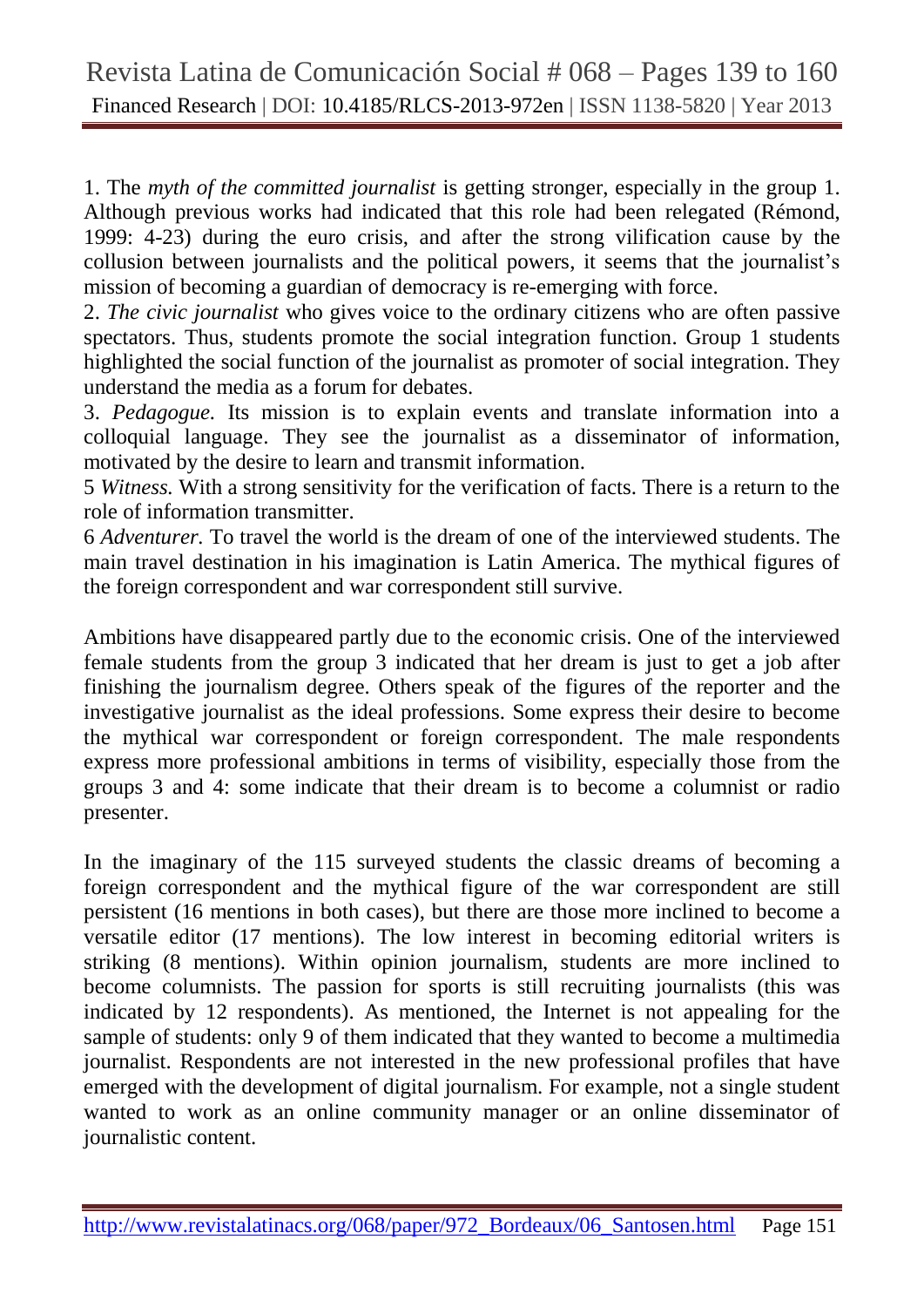It is surprising that unlike the students from the IJBA, only few of the 115 respondents dream of becoming investigative journalists (2 mentions) or free-lance collaborators for different media (1 mention). Students confirmed this trend when they answered another question that investigated whether they preferred to exercise journalism being employed by a media company or independently as freelance: most students selected the first option and only 14 selected the second one.

The news sections where students prefer to work are, in decreasing order: Culture (29 mentions), International (28 mentions), Politics (26 mentions), Society (16 mentions), Sports (15 mentions), and General information (9 mentions). The least attractive news sections for these future journalists are: economy (2 mentions), local information (2 mentions), science and health (1 mention) and environment (3 mentions).

#### **3.8. Without journalist role models**

Most of the IJBA students that participated in the survey do not have journalistic idols or emblematic newspapers. These results categorically confirm the trend identified by Edith Rémond in her 1996 study: there are no journalistic role models. Heroes hardly exist in the imaginaries of students.

Students do not have journalist role models or idols that provoke admiration or inspiration. This trend is more marked in the students from group 1, whose family media practices are limited to the consumption of television and radio. Only one of the four interviewed people mentioned a group of admired journalists, all of whom have a very high media profile: Alain Duhamel, Jean-François Kahn and Jean-Michel Apathie.

The questionnaire applied to the 115 students included a list of current and retired journalists which respondents had to rank in order of preference. The most popular journalists, in decreasing order, were: Albert Londres, a classical legend in French journalism (32 mentions); Bob Woodward, a legend of international journalism (20 mentions); Edwy Plenel, an investigative and political journalist (18 mentions); Yves Calvi, a TV journalist specialised in debates (10 mentions); and Florence Aubenas, a veteran investigative journalist (10 mentions).

According to the 115 surveyed students, the most important qualities that journalist should have are, in decreasing order: curiosity (51 mentions), honesty (15 mentions), fact-checking skills (13 mentions), passion for the profession (8 mentions), disposition to listen to others (8 mentions), independence (7 mentions) and inquisitiveness (5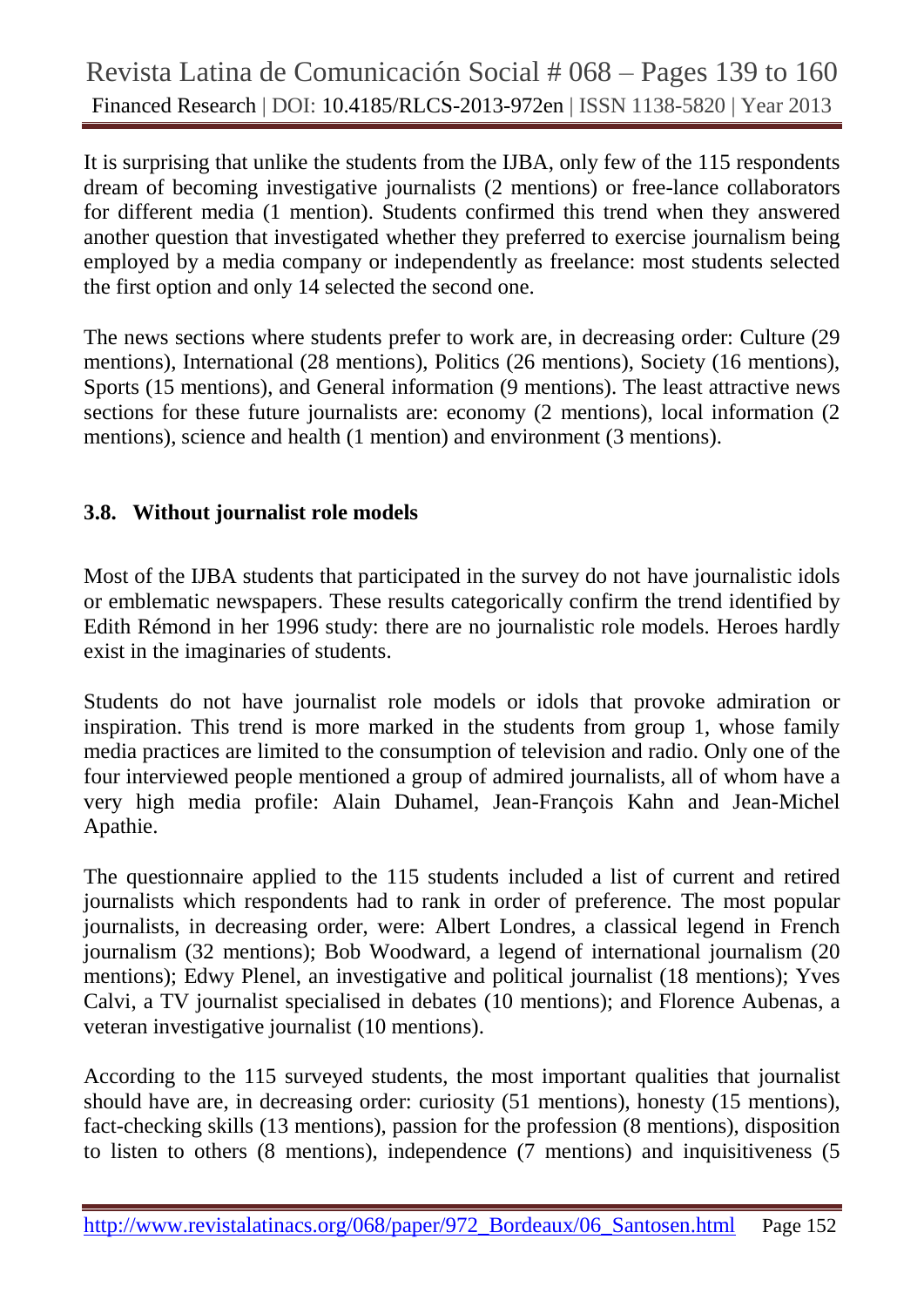mentions). Creativity, sensitivity, availability, appreciation for teamwork and selfconfidence were not mentioned by any student.

#### **3.9. A critical view of the media**

A striking feature of the surveyed students is their strong rejection of the collusion between journalism and the political and economic powers, which has been made to look ridiculous in the past decades in France by the media criticism. This sensibility is shared by almost all groups. With the exception of the group 4, all other groups use a critical discourse towards those journalists who are too close to the political power. Students resent the omnipresence of the journalistic elite and the mainstream journalists, who are not seen as role models, but all the contrary.

Students believe that moral integrity should be "the most important" quality for journalists. They want to contribute to the return of a journalism that is more focused on research, on fact-checking, on the reporting of events instead of opinions. Students, especially those from the group 1, show willingness to get closer to the readers. Some students speak of "reconquering the pillars of the profession". Their criticism towards the current state of journalism is expressed once again in this aspect: They are not interested in the ordinary people". With a strong social vindication that is based on their own experiences, members of the group 1 highlighted that journalists "have to talk about the France that suffers, to tell stories of the ordinary people" and "have to give voice to those who do not have it". In their discourse, students reject the social injustice and the media's scant coverage of the social conflicts.

#### **3.10. Gender**

The future female journalists do not dream of following the steps of certain female journalists. In their imaginary they prefer to become reporters. The sections they would prefer to cover are those traditionally covered by women: culture and society. The political and sports sections are more preferred by men.

They do not dream of making a brilliant career and occupying positions of responsibility. They prefer information journalism over opinion journalism. They want to produce news reports and interviews and to "meet people". Female journalism students barely have female role models. Travelling is neither included in their imaginary. They prefer to live in France and to work as reporters.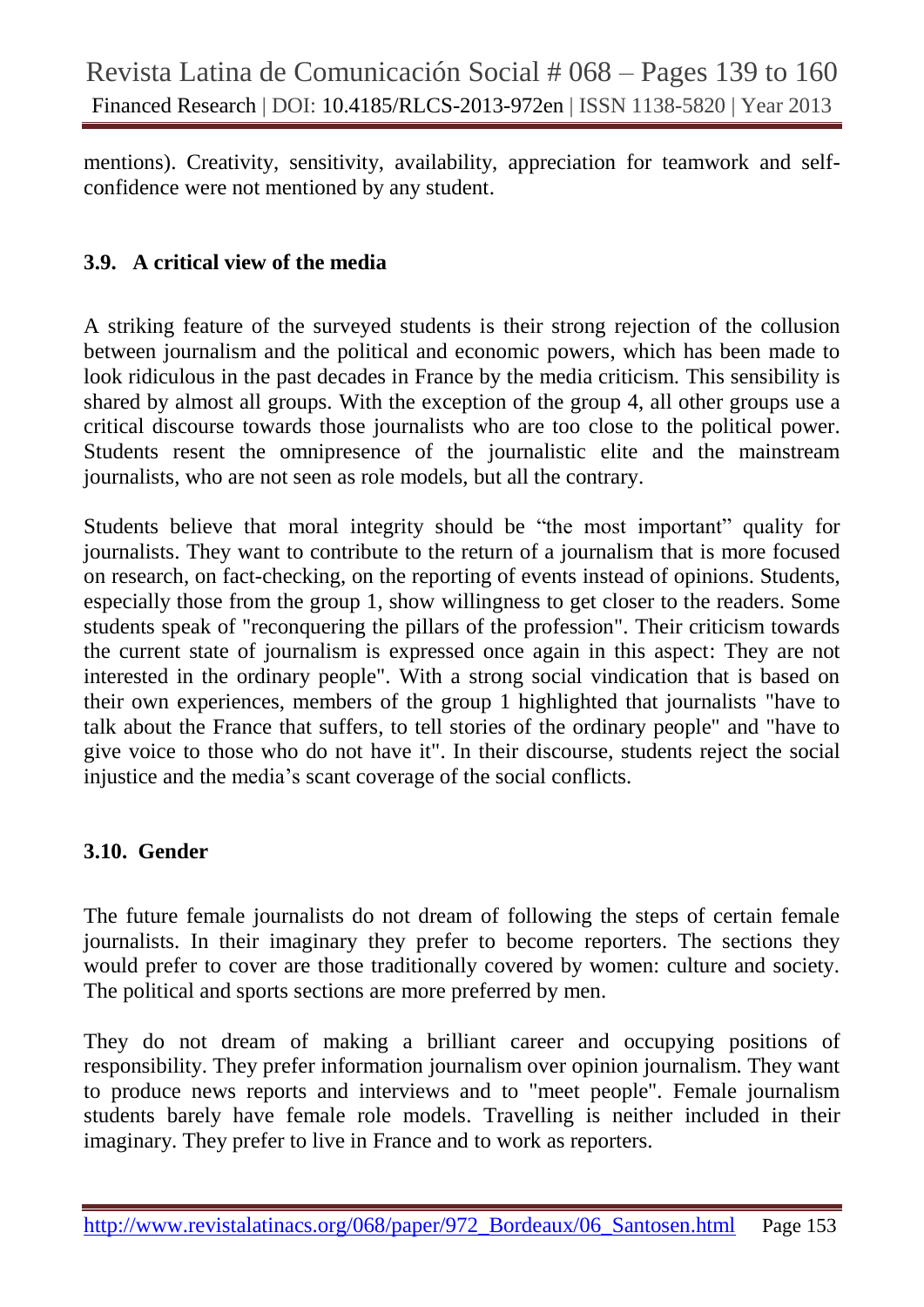The female students who come from less privileged social backgrounds show a greater social conscience. The question of having children has barely been touched. It is not known whether this is due to self-censorship. Only one female student spoke of this: "first I want to find a job and to do well and only afterwards I will consider the possibility of having children". Female students are aware of the difficulties to reconcile their personal and professional lives. The interviewed students prefer to work in the print press or radio. None of them showed a special interest for television.

# **3.11. The future of journalism**

Students are not interested in becoming digital journalists: they still attached to the printed journalism, to which they confer prestige. "I see the printed version of the press still existing 20 years later". They are still attached to the "Gutenberg Galaxy", and relegate the "online journalism" to the private sphere. One student from group 1 admits his devotion: "For me it is a ritual to go to the newsstand to buy newspapers: I prefer to read the news more on paper than online". The print press is still the preferred type of press despite their families prefer television, as it is the case with in the group 1 students.

Students believe that one of the measures needed to guarantee the future of journalism is to get closer to readers, which the current press is not doing. This discourse is more developed by group 1: "We have to renew the relationship with readers. We should not despise them". In their imaginary their mission is to renew ties with them.

They believe that journalism should be renewed by going back to the pillars of the profession. Students are aware of the crisis affecting the press but are not afraid of not finding employment. In their imaginary, obtaining a certificate from a journalism school that is recognised by the profession will facilitate their employability.

The research lines of this work include the re-application of the survey questionnaire to the new journalism students that will start their classes in the next academic year. The application of the survey will be extended to private journalism schools. Moreover, the study will be completed with the monitoring of the surveyed students from the IJBA during their first three years of employment in order to evaluate the evolution of their imaginaries after they have faced the reality of the profession.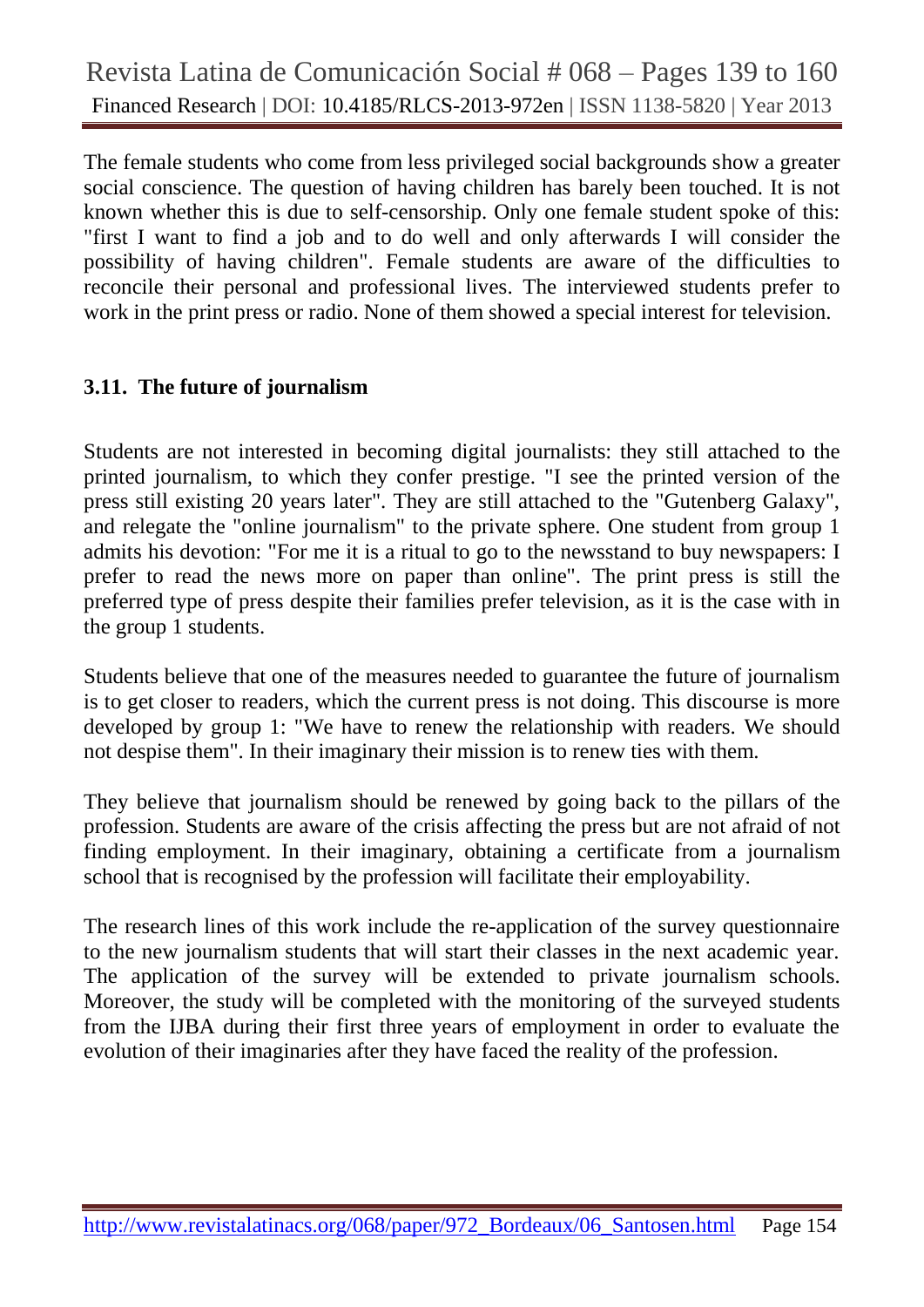# **5. Conclusion**

The imaginaries of the future journalists vary more according to their social background than according to their gender. The interviewed female journalism students do not have female journalist role models or journalists they admire. Female students prefer to become reporters and not dream of reaching the highest positions of power in the profession, unlike the male students who do see themselves in these positions.

The majority of the interviewed students highlighted that the role of the media is to inform and to disseminate disclose the media. The human dimension is crucial in the students' conception of what a journalist should be. Students perceive journalism rather as a way of life that will allow them "to meet people", "to talk about the everyday life of ordinary people", "to produce news reports", "to conduct debates", "to explain to people what is really going on"*.* The figure of the street reporter, the foreign correspondent and even the mythical figure of the war correspondent are more admired than the figure of the digital journalist locked in four walls. Journalism students use social networks and the Internet in their private sphere but not as sources of information. The quality press is the model of which they want to be part. It is clear that they way in which students perceive the working conditions of journalists differs from the increasingly harder conditions actually faced by journalists. This is a worrying aspect because of the precarious conditions and the frustration that students may face in their future employment.

Students do not have heroes. As one of them put it: "I do not practice idolatry". Although the interviewed journalism students do not have role models, they have their own recipe for success, which is based on fact-checking, honesty, independence, ethics, and the desire to renew ties with the readers. This discourse is more common in students from the groups 1 and 2, which belong to the least privileged social classes.

The journalistic elite have lost their power of attraction and are no longer role models for journalism students. Elite journalists are hardly mentioned and those who are mentioned are criticised due to their proximity to the political power. "Journalism should not be a profession of stars. It should not be developed in an ivory tower".

Students from the least privileged social sectors are more socially committed and more aware of their civic responsibility: These students want "to reveal cases of corruption, show realities that are unknown to the general public, and to do investigative journalism".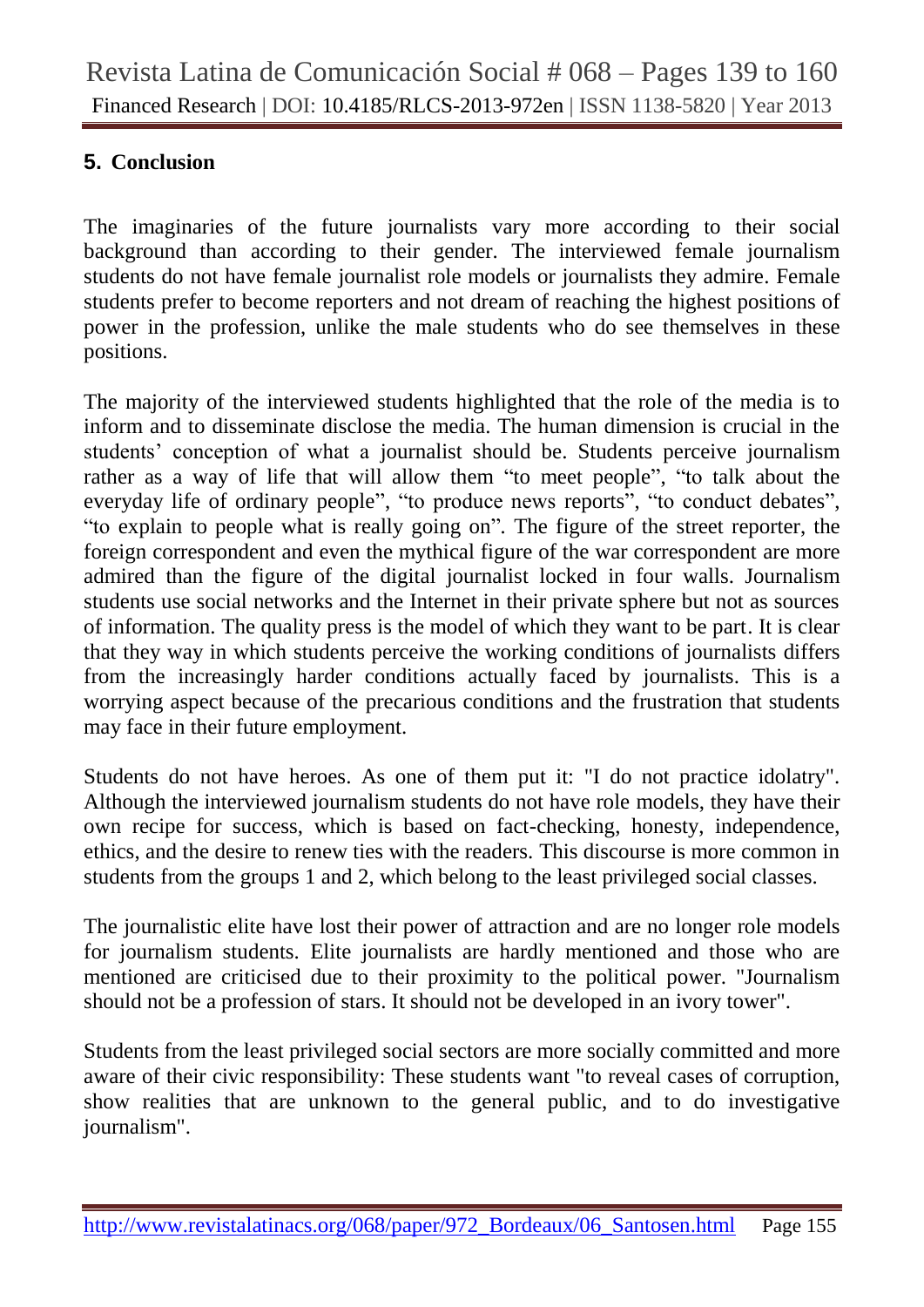These students condemn the collusion journalism practiced by the journalistic elite. They do not support the current media model and believe that other types of journalism are possible. They want to practice street journalism that is closer to the people. They dream of the noble image of the profession. The figure of the committed journalist is more appealing for the students that come from humble backgrounds. This is the true pillar of the profession.

The students belonging to disadvantaged social classes value the profession of journalism the most, and have a culture of effort and selflessness, which has been inherited from their families. The force lifting the social elevator to access an intellectual profession like journalism is their constant effort. They consider journalism to be a "useful and noble" profession. They have a more romantic and social view of the profession: they want to be a real communication channel for the village people, the forgotten, and the voiceless. "We must not forget or despise the people. I want to show people that there is more than Paris. I come from provincial France. We should talk about the many realities that are not addressed in the media." However, these students practice self-censorship by not working in recognised and prestigious media, unlike the students from more privileged social classes who do so because they have greater social capital and contacts in the profession of journalism thanks to their families.

The research results allow us to corroborate that journalism students are not a homogeneous group. Their differences in terms of social backgrounds are remarkable and greatly influence their perception of the profession. Students from humble backgrounds have the richest imaginaries as well as a romantic and more demanding view of what journalism should be. Their social origin influences their vision of the world and the mission they associate to the profession.

In a context marked by the current debate on how to increase social diversity in the profession of journalism in France, the social selection carried out by journalism schools has been brought into question. Although some public journalism schools aim for greater social diversity in their student selection, as in the case of the Institute of Journalism of Bordeaux, it should be noted that there is a problem regarding the social homogeneity of journalists in France. Some studies have shown that most journalism students come from the middle and upper classes (Lafargue and Marchetti, 2011) **[6]**, the children of the intellectual professions, which makes journalism an excessively endogenous profession.

Despite the efforts made by the majority of journalism schools to open up their doors to other social sectors, it should be stressed that this should be one of the main missions of public journalism schools. Their task is to increase the diversity of social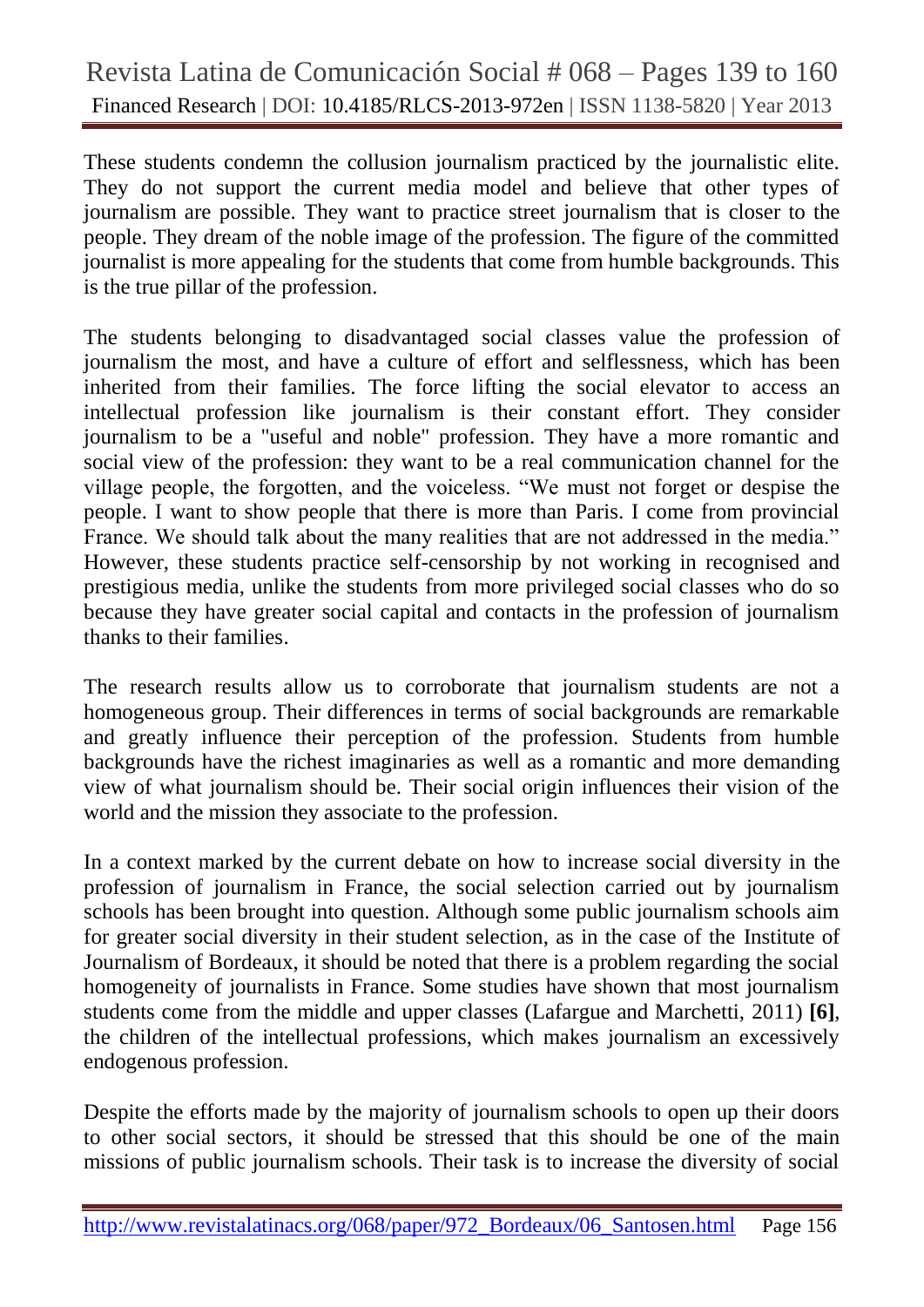backgrounds in a profession that is denigrated by the social reproduction of the elites (Bourdieu, 1989).

**Research funded** by the MICA (Mediation, Information, Communication, Arts) EA 4426 research laboratory and the Institut de Journalisme Bordeaux Aquitaine, Universidad Michel de Montaigne de Bordeaux 3, France.

#### **5. Bibliographical references**

- Accardo, Alain, (1995): *Journalistes au quotidien. Essais de socioanalyse des pratiques journalistiques*. Bordeaux: Le Mascaret, pp. 105-121.
- Bertaux, Daniel (2010): *L'enquête et ses méthodes. Le récit de vie*. Paris: Armand Colin.
- Bourdieu, Pierre, (1989): *La noblesse d'Etat. Grandes Ecoles et esprit de corps*. Paris: Minuit.
- ----- (1996): *Sur la télévision.* Paris: Raisons d'agir.
- Castoriadis, Cornélius (1975): *L'institution imaginaire de la société*. Paris: Seuil, p-152-153.
- Courcuff, Philippe, (2000): *Les nouvelles sociologies : entre le collectif et l'individuel*. Paris: Armand Colin.
- Douifi, Linda, (2008): *D'où ils viennent les étudiants en journalisme. Enquête sure l'origine sociale des étudiants en journalisme en France en 2007-2008*, mémoire de fin d'études de l'IJBA.
- Dubard, C., (1991): *La socialisation. Construction des identités sociales et professionnelles.* Paris: Armand Colin.
- Goulet, Vincent, (2011): *Les pratiques médiatiques des classes populaires, Les usages ordinaires des informations.* Paris: INA éditions.

Hoggart, Richard (1970): *La culture du pauvre*. Paris: éditions Minuit.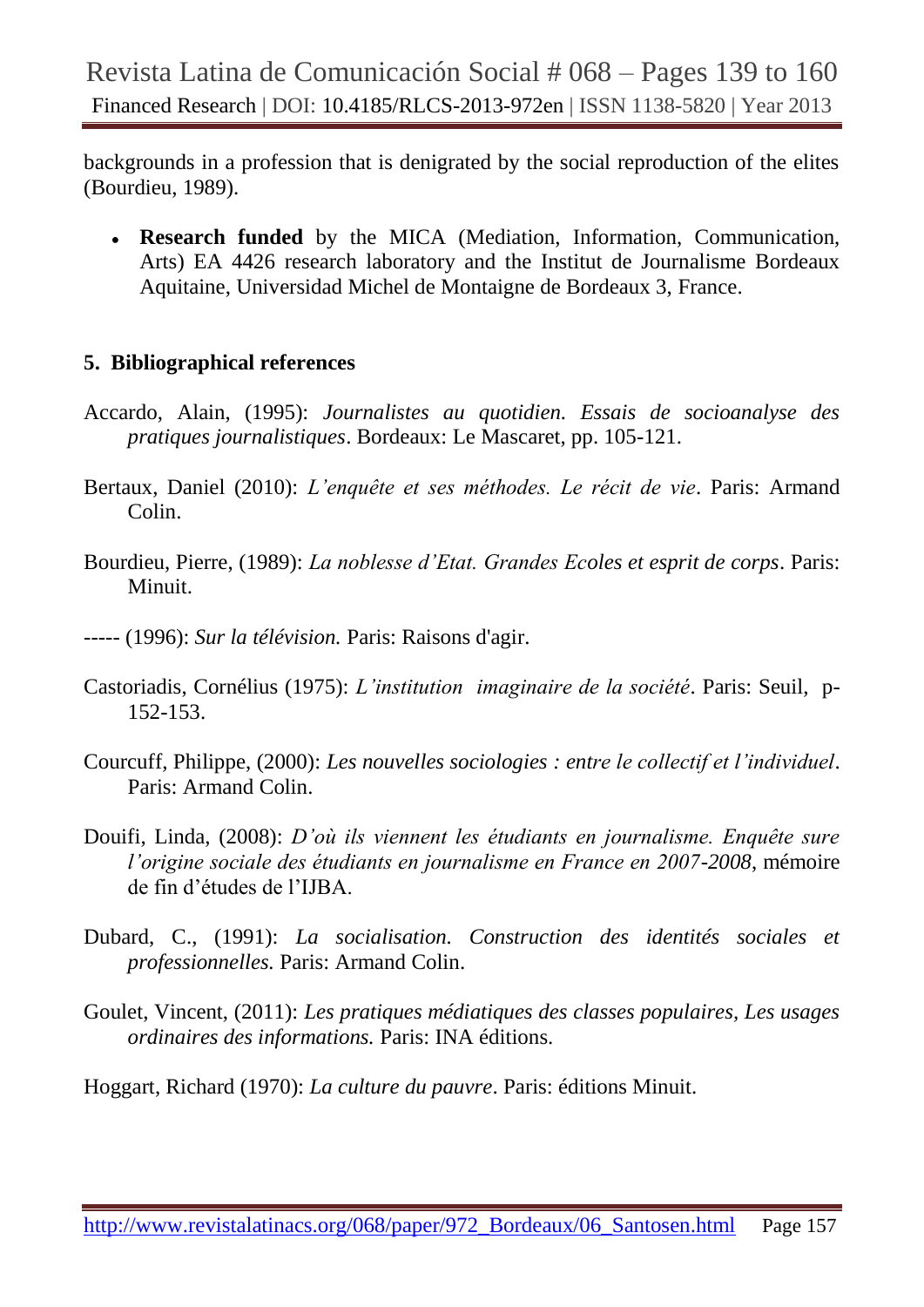- Lafargue, G. and Marchetti, D., (2011): «Les portes fermées du journalisme, L'évaluation : contextes et pratiques *»*, *Actes de la recherche en Sciences Sociales*, Seuil, Nº 189.
- ----- (2008): «Enquête sur la provenance des étudiants en journalisme », *Médiamorphose*, nº24.
- Le Bohec, J., (2000): *Les mythes professionnels des journalistes.* Paris: L'Harmattan.
- ----- (1997): *Les rapports Presse-politique, Mise au point d'une typologie idéale*. Paris: L'Harmattan.
- Le Champion, Rémy, (2010): « Les représentations collectives des formations initiales en journalisme et leur efficacité en question », *Cahier du Journalisme* Nº 21, Automne, pp.86-103.
- Lemieux, Cyril, (2000): *Mauvaise presse.* Paris: Métailié.
- Marchetti, D. and Ruellan, D., (2001): *Devenir journaliste. Sociologie de l'entrée sur le marché de travail*, DDM/Crap. Paris: La documentation française.
- Mathien, M, Pelissier, N, Rieffel, R., (2001): «Figures du journalisme, critique d'un imaginaire professionnel», *Quaderni,* volume 45, Nº45, pp.49-52.
- Morin, Edgar (2008): *L'esprit du temps*. Paris: Armand Collin, p. 88.
- Neveu, Eric (.2001): *Sociologie du Journalisme*. Paris: La Découverte.
- Rémond, Edith, (1999): «Pourquoi veulent-ils devenir journalistes?», *Communication et langages*, Nº 119, 1er trimestre, pp.4-23.
- Rieffel, R. *et al*. (2001): *Les journalistes français à l'aube de l'an 2000. Profils et parcours*. Paris: Panthéon-Assas.
- ------- (1984): *L'élite des journalistes*. Paris: PUF.
- Ricoeur, Paul (1990): *Soi-même comme un autre*. Paris: Seuil.
- Ringoot, R., and Utard, J-M., (DIR), (2006): *Le journalisme en invention, nouvelles pratiques, nouveaux acteurs*, PUR.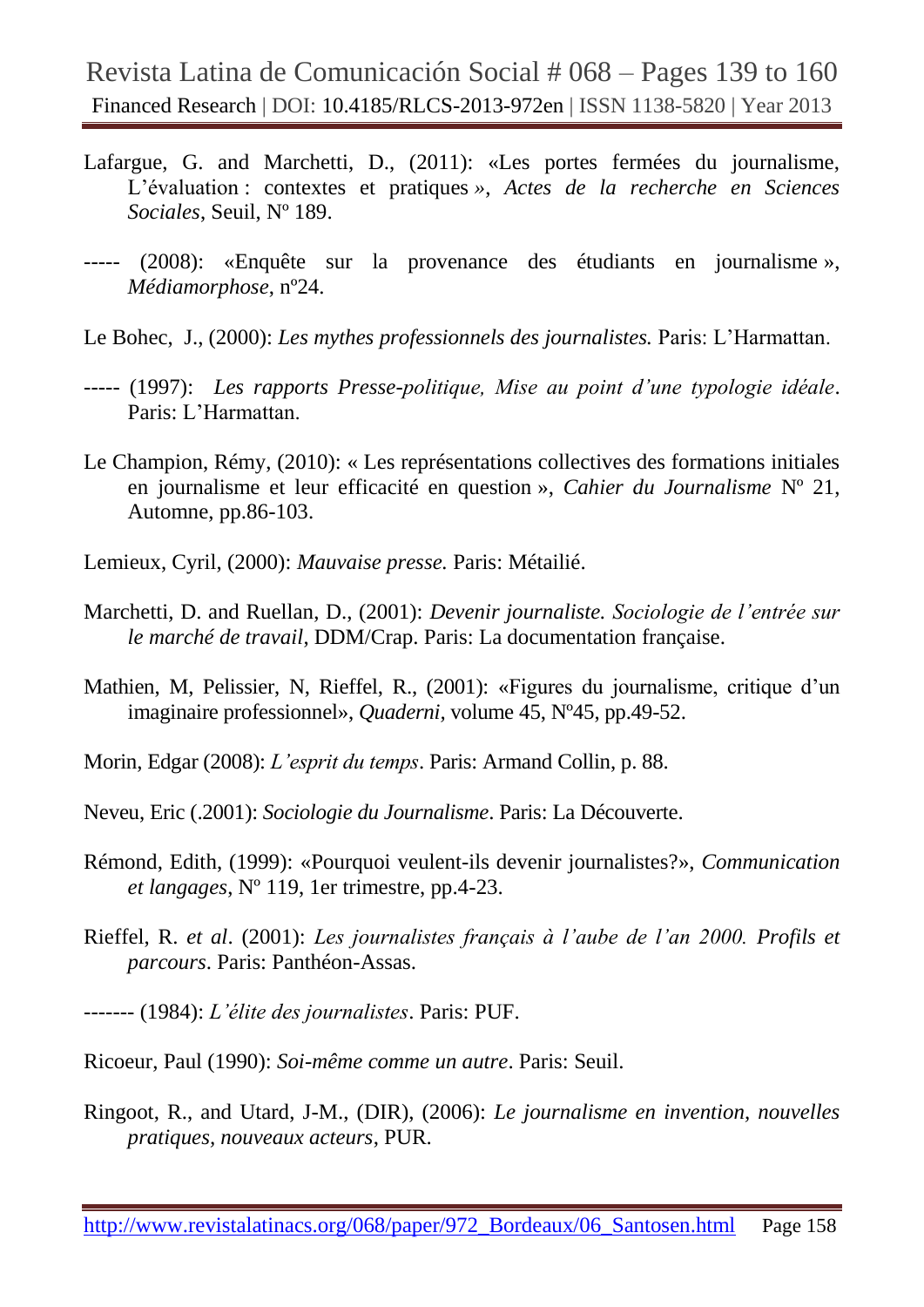Ruellan, Denis, (2007): *Le journalisme ou le professionnalisme du flou*. Rennes: Presses universitaires de Rennes.

Santos-Sainz, María, (2006): *L'élite journalistique et ses pouvoirs.* Rennes: Apogée.

------ (2003): *El poder de la élite periodística*. Madrid: Fragua.

Wunenburger, Jean-Jacques, (2011)*: L'imagination, mode d'emploi? Une science de l'imaginaire au service de la créativité*. Paris: éditions Manucius.

#### **6. Notes**

[1] In France there are 13 journalism schools. Nine of these schools belong to public universities: Strasbourg, Bordeaux, Tours, Lannion Marseille, Grenoble, Paris-Sorbonne, Paris Panthéon-Assas and Sicences Po Paris. The other four schools are private: CFJ Paris, ESJ of Lille, IPJ of Paris and EJT of Toulouse.

[2] Etude du recrutement de l'IJBA, 2011.

[3] This study was conducted by members of the French association of "Journalism Researchers from Accredited Schools" (CEJER). The study had the participation of journalism schools recognised by the profession: CUEJ of Strasbourg, the EJCM of Marseilles, the EPJT of Tours, and the IJBA of Bordeaux. The results of the survey investigating the professional imaginary of 115 students from these 4 schools of journalism was presented by Nicole Gauthier, Director of the CUEJ, at the conference conducted by CEJER, MICA and IJBA at the IJBA on 31 January, 2012.

[4] Bassoni, M., Liautard, D., Aiguillon, B, (2012): « Quand le numérique ne fait pas rêver les futurs journalistes… Routines digitales personnelles et représentation traditionnelle du métier », Ecole de Journalisme de Marseille, Aix-Marseille Université. Study presented at the conference conducted by CEJER, MICA and IJBA on 31 January, 2012.

[5] The interviewed journalism students confront their imaginary before becoming part of the profession, which is surrounded by a "mythical universe" which contrasts with the precariousness the face in the early years of the professional practice, which leads them to frustration produced by the succession of acts of submission and renunciation to which they are subjected.

http://www.revistalatinacs.org/068/paper/972\_Bordeaux/06\_Santosen.html Page 159